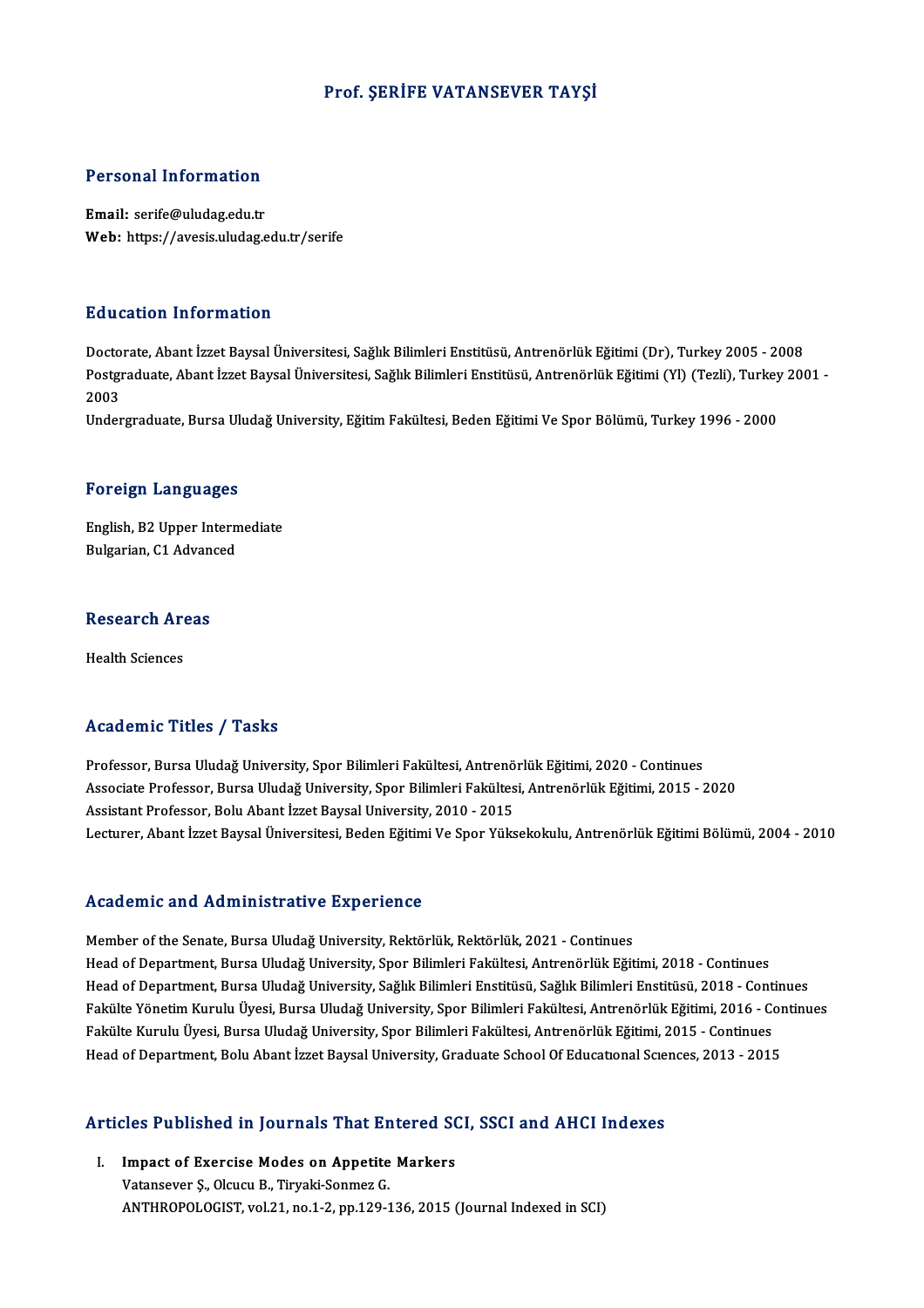II. Correlation Between Physical Fitness and International Tennis Number (ITN) Levels Among Children<br>Tennis Players **Correlation Bet**<br>Tennis Players<br>Olgygy B. Vetans **Correlation Between<br>Tennis Players<br>Olcucu B., Vatansever Ş.<br>ANTUPOPOLOCIST vel.** Tennis Players<br>Olcucu B., Vatansever Ş.<br>ANTHROPOLOGIST, vol.21, no.1-2, pp.137-142, 2015 (Journal Indexed in SCI)<br>EEEECT OF HAND POSITION ON EMC ACTIVITY OF THE POSTERIOR S.

Olcucu B., Vatansever Ş.<br>ANTHROPOLOGIST, vol.21, no.1-2, pp.137-142, 2015 (Journal Indexed in SCI)<br>III. EFFECT OF HAND POSITION ON EMG ACTIVITY OF THE POSTERIOR SHOULDER MUSCULATURE<br>DURING A HORIZONTAL ABDUCTION EXERCISE ANTHROPOLOGIST, vol.21, no.1-2, pp.137-142, 2015 (<br>EFFECT OF HAND POSITION ON EMG ACTIVITY (DURING A HORIZONTAL ABDUCTION EXERCISE<br>Schoorfold B. Sonmar B. G. T., Kolber M. L. Contreres EFFECT OF HAND POSITION ON EMG ACTIVITY OF THE POSTERIOF<br>DURING A HORIZONTAL ABDUCTION EXERCISE<br>Schoenfeld B., Sonmez R. G. T. , Kolber M. J. , Contreras B., Harris R., Ozen Ş.<br>JOUPMAL OF STRENCTH AND CONDITIONING RESEARCH

JOURNAL OF STRENGTH AND CONDITIONING RESEARCH, vol.27, no.10, pp.2644-2649, 2013 (Journal Indexed in<br>SCI) Scho<br>JOUR<br>SCI)<br>EEEI JOURNAL OF STRENGTH AND CONDITIONING RESEARCH, vol.27, no.10, pp.2644-2649, 2013 (Journ SCI)<br>SCI)<br>IV. EFFECT OF EXERCISE ON APPETITE-REGULATING HORMONES IN OVERWEIGHT WOMEN<br>Tinyaki Sonmar C. Ozon S. Pugdaygi C. Karli II. O

- SCI)<br>EFFECT OF EXERCISE ON APPETITE-REGULATING HORMONES IN OVERWEIGHT WOMEN<br>Tiryaki-Sonmez G., Ozen Ş., Bugdayci G., Karli U., Ozen G., Cogalgil S., Schoenfeld B., Sozbir K., Aydin K.<br>BIOLOCY OF SPOPT 112.20, no.2, nn.75, EFFECT OF EXERCISE ON APPETITE-REGULATING HORMONES IN<br>Tiryaki-Sonmez G., Ozen Ş., Bugdayci G., Karli U., Ozen G., Cogalgil S., Schoen<br>BIOLOGY OF SPORT, vol.30, no.2, pp.75-80, 2013 (Journal Indexed in SCI)<br>REPRODUCTIVE HOR BIOLOGY OF SPORT, vol.30, no.2, pp.75-80, 2013 (Journal Indexed in SCI)
- Tiryaki-Sonmez G., Ozen Ş., Bugdayci G., Karli U., Ozen G., Cogalgil S., Schoenfeld B., Sozbir K., Aydin K.<br>BIOLOGY OF SPORT, vol.30, no.2, pp.75-80, 2013 (Journal Indexed in SCI)<br>V. REPRODUCTIVE HORMONES AND CORTISOL RESP REPRODUCTIVE HORMONES AND CORTISOL RESPONSES TO PLYOME<br>Ozen Ş.<br>BIOLOGY OF SPORT, vol.29, no.3, pp.193-197, 2012 (Journal Indexed in SCI)<br>The effects of exergise on food intelse and hungery Pelationship wit

VI. The effects of exercise on food intake and hunger: Relationship with acylated ghrelin and leptin<br>Vatansever-Ozen S., Tiryaki-Sonmez G., Bugdayci G., Ozen G. BIOLOGY OF SPORT, vol.29, no.3, pp.193-197, 2012 (Journa<br>The effects of exercise on food intake and hunger: R<br>Vatansever-Ozen Ş., Tiryaki-Sonmez G., Bugdayci G., Ozen G.<br>JOURNAL OF SPOPTS SCIENCE AND MEDICINE vol.10, pc.3. JOURNAL OF SPORTS SCIENCE AND MEDICINE, vol.10, no.2, pp.283-291, 2011 (Journal Indexed in SCI)

#### Articles Published in Other Journals

rticles Published in Other Journals<br>I. COVID-19 Pandemi Sürecinde Fiziksel Aktivite Düzeyi, Psikolojik Sağlamlık ve Koronavirüs<br>Anksivetesi Arasındaki İlişki Anksiyetesi Arasındaki İlişki<br>Anksiyetesi Arasındaki İlişki<br>CEZEN PÖLÜKRAS M. KIRAK B Anksiyetesi Arasındaki İlişki<br>GEZEN BÖLÜKBAŞ M., KIRAK B., VATANSEVER TAYŞİ Ş. Anksiyetesi Arasındaki İlişki<br>GEZEN BÖLÜKBAŞ M., KIRAK B., VATANSEVER TAYŞİ Ş.<br>Türkiye Spor Bilimleri Dergisi, vol.6, no.1, pp.1-13, 2022 (Refereed Journals of Other Institutions)<br>Ziuinsel, ENGELLİ PİREVLERDE EGZERSİZİN Eİ GEZEN BÖLÜKBAŞ M., KIRAK B., VATANSEVER TAYŞİ Ş.<br>Türkiye Spor Bilimleri Dergisi, vol.6, no.1, pp.1-13, 2022 (Refereed Journals of Other Institutions)<br>II. ZİHİNSEL ENGELLİ BİREYLERDE EGZERSİZİN FİZİKSEL UYGUNLUĞA ETKİSİ: Sİ Türkiye Spo<br>ZİHİNSEL<br>DERLEME<br>CEZEN PÖL ZİHİNSEL ENGELLİ BİREYLERDE EGZER:<br>DERLEME<br>GEZEN BÖLÜKBAŞ M., VATANSEVER TAYŞİ Ş.<br>Spermetre The Journal of Physical Education.

DERLEME<br>GEZEN BÖLÜKBAŞ M., VATANSEVER TAYŞİ Ş.<br>Spormetre The Journal of Physical Education and Sport Sciences, vol.20, no.2, pp.117-132, 2022 (Refereed<br>Journals of Other Institutions) GEZEN BÖLÜKBAŞ M., VATANS<br>Spormetre The Journal of Phys<br>Journals of Other Institutions)<br>Okul Öngesi Cosuklanın Fizi Spormetre The Journal of Physical Education and Sport Sciences, vol.20, no.2, pp.117-132, 2022 (Refereed<br>Journals of Other Institutions)<br>III. Okul Öncesi Çocukların Fiziksel Aktivitelere Katılımının Bazı Fiziksel Uygunluk

Journals of Other Institutions)<br>Okul Öncesi Çocukların Fiziksel A<br>Dikkat Toplama Becerisine Etkisi<br>Cerer Bölükbes M. Vetansever Tevri Okul Öncesi Çocukların Fiziksel Aktivitelere Ka<br>Dikkat Toplama Becerisine Etkisi<br>Gezen Bölükbaş M., Vatansever Tayşi Ş., Güngör A.K.<br>Turkiye Klinikleri I Sports Ssi, vol 14, po 1, pp 93, 193

Di<mark>kkat Toplama Becerisine Etkisi</mark><br>Gezen Bölükbaş M., Vatansever Tayşi Ş., Güngör A. K.<br>Turkiye Klinikleri J Sports Sci., vol.14, no.1, pp.92-102, 2022 (Refereed Journals of Other Institutions)

# Gezen Bölükbaş M., Vatansever Tayşi Ş., Güngör A. K.<br>Turkiye Klinikleri J Sports Sci., vol.14, no.1, pp.92-102, 2022 (Refereed Journals of Other Institutions)<br>IV. Egzersizin iştah ve iştah hormonları üzerine etkisinin Turkiye Klinikleri J Spe<br>Egzersizin iştah ve<br>sistematik derleme<br>Kaya E. VATANSEVER Egzersizin iştah ve iştah ho:<br>sistematik derleme<br>Kaya E., VATANSEVER TAYŞİ Ş.<br>Spor Hekimliği Dergisi 2021 (C sistematik derleme<br>Kaya E., VATANSEVER TAYŞİ Ş.<br>Spor Hekimliği Dergisi, 2021 (Other Refereed National Journals)<br>Effects of Asute Statis Stratebing Exergises on Velogity, A.

Kaya E., VATANSEVER TAYŞİ Ş.<br>Spor Hekimliği Dergisi, 2021 (Other Refereed National Journals)<br>V. Effects of Acute Static Stretching Exercises on Velocity, Anaerobic Power and Balance Performance<br>VATANSEVER TAYSİ Ş., AKALP K Spor Hekimliği Dergisi, 2021 (Oth<br>Effects of Acute Static Stretch<br>VATANSEVER TAYŞİ Ş., AKALP K.<br>International Journal of Sport Ev Effects of Acute Static Stretching Exercises on Velocity, Anaerobic Power and Balance Performance<br>VATANSEVER TAYŞİ Ş., AKALP K.<br>International Journal of Sport, Exercise &amp; Training Sciences, vol.6, no.3, pp.88-96, 2020

VATANSEVER TAY<sub>Ş</sub><br>International Journ<br>Other Institutions)<br>Făitim Fekültesin International Journal of Sport, Exercise & Training Sciences, vol.6, no.3, pp.88-96, 2020 (Refereed Journals of<br>Other Institutions)<br>VI. Eğitim Fakültesinin Farklı Bölümlerinde Okuyan Öğretmen Adaylarının Mental Rotasyo

- Other Institutions)<br>Eğitim Fakültesinin Farklı Bölümlerinde Okuyan Öğretmen Adaylarının Meı<br>Zaman Performanslarının İncelenmesi (Bursa Uludağ Üniversitesi Örneği)<br>Sehin S. Güngör A.K. Özdilek 7. Vetensever Tevgi S. Sehin S Eğitim Fakültesinin Farklı Bölümlerinde Okuyan Öğretmen Ada<br>Zaman Performanslarının İncelenmesi (Bursa Uludağ Üniversi<br>Şahin Ş., Güngör A.K., Özdilek Z., Vatansever Tayşi Ş., Şahin S., Şahin E.<br>Turkish Studies, Edusational Zaman Performanslarının İncelenmesi (Bursa Uludağ Üniversitesi Örneği)<br>Şahin Ş., Güngör A. K. , Özdilek Z., Vatansever Tayşi Ş., Şahin S., Şahin E.<br>Turkish Studies - Educational Sciences, vol.15, no.1, pp.345-357, 2020 (Re Sahin S., Güngör A. K. , Özdilek Z., Vatansever Tayşi Ş., Şahin S., Şahin E.<br>Turkish Studies - Educational Sciences, vol.15, no.1, pp.345-357, 2020 (Refereed Journals of Other Institutions)<br>VII. The Comparison of Mental Ro
- Faculty of Sport Sciences andEducation Sciences<br>Şahin Ş., Şahin E., Sağdilek E., Vatansever Tayşi Ş., Birinci Y. Z. , Güngör A. K. The Comparison of Mental Rotation Performances and AcademicA<br>Faculty of Sport Sciences andEducation Sciences<br>Şahin Ş., Şahin E., Sağdilek E., Vatansever Tayşi Ş., Birinci Y. Z. , Güngör A. K.<br>Journal of Education and Learn

Journal of Education and Learning, vol.9, no.3, pp.66-73, 2020 (Refereed Journals of Other Institutions)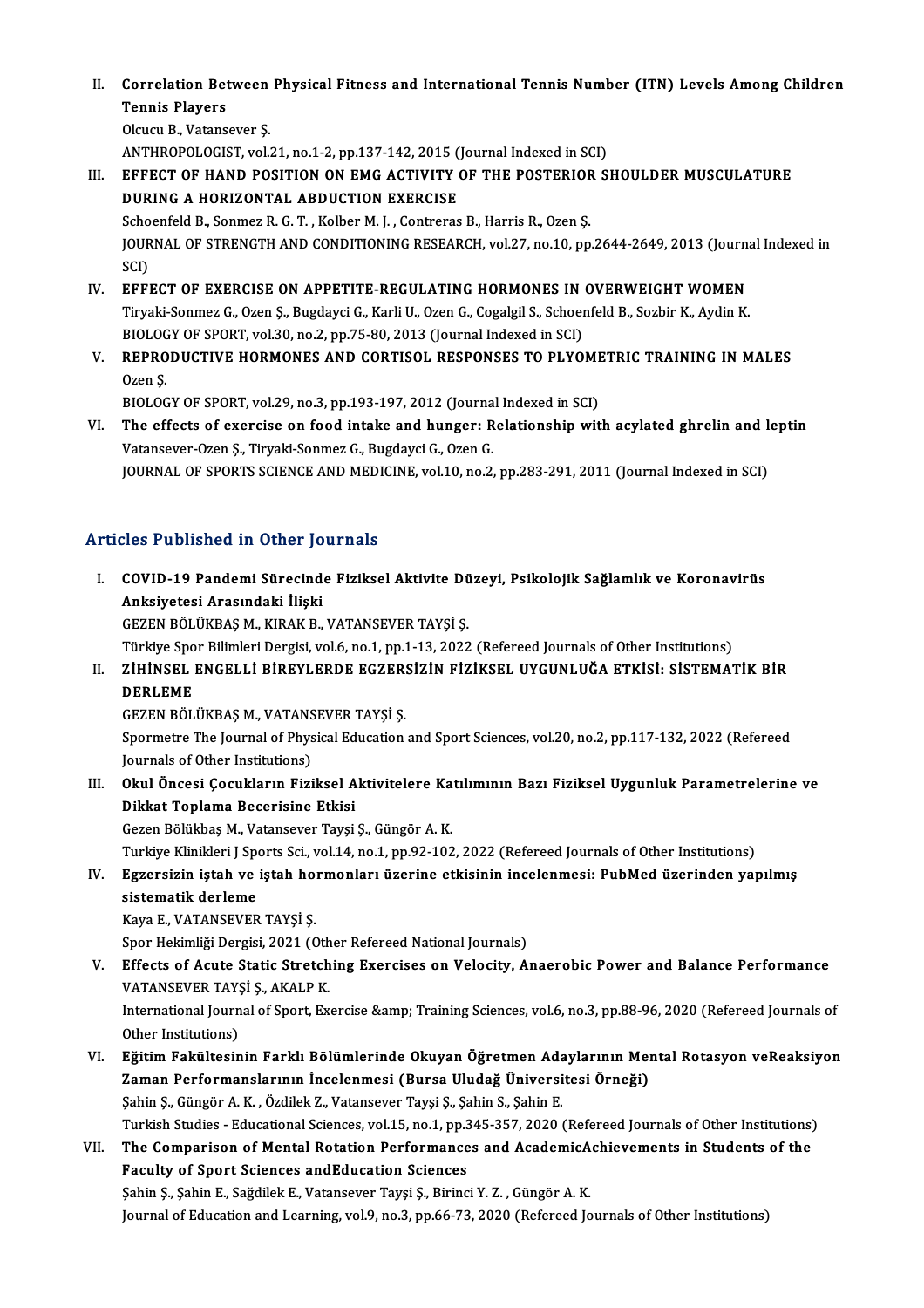| VIII.  | A Comparative of finger tapping test scores elite athletes, art, foreign languages and computer-                                 |
|--------|----------------------------------------------------------------------------------------------------------------------------------|
|        | instructional technology students                                                                                                |
|        | Şahin Ş., Birinci Y. Z., Sağdilek E., Vatansever Tayşi Ş., Pancar S., Şahin E., Kızıltan E.                                      |
|        | International Journal of Curriculum and Instruction, vol.12, no.1, pp.379-386, 2020 (Refereed Journals of Other<br>Institutions) |
| IX.    | Engelsiz yaşam özel eğitim ve rehabilitasyon merkezi çalışanlarının fizikselaktivite düzeyi ve yaşam                             |
|        | kalitesi arasındaki ilişkinin incelenmesi                                                                                        |
|        | VATANSEVER \$, GEZEN M.                                                                                                          |
|        | UluslararasıSpor, Egzersiz Antrenman BilimiDergisi, vol.5, no.4, pp.251-259, 2019 (Refereed Journals of Other                    |
|        | Institutions)                                                                                                                    |
| X.     | The Effect of Physical Exercise on Brain-Derived Neurotrophic Factor (BDNF) in Elderly: a                                        |
|        | <b>Systematic Review of Experimental Studies</b>                                                                                 |
|        | Birinci Y. Z., Şahin Ş., Vatansever Tayşi Ş., Pancar S.                                                                          |
|        | Turkish Journal of Sports Medicine, vol.54, no.4, pp.276-287, 2019 (Other Refereed National Journals)                            |
| XI.    | The Effect of BCAAS on Mental Performance After Exercise                                                                         |
|        | Pancar S., VATANSEVER S., Birinci Y.                                                                                             |
|        | Scholars Journal of Arts, Humanities ana Social Sciences, vol.6, no.12, pp.2269-2274, 2018 (Refereed Journals of                 |
|        | Other Institutions)                                                                                                              |
| XII.   | Investigation of Balance and Coordination Skills of Sedanter and Active Individuals                                              |
|        | PANCAR S., VATANSEVER Ş., PANCAR Z.                                                                                              |
|        | Sch. J. Arts. Humanit. Soc. Sci., vol.6, no.12, pp.2279-2283, 2018 (Refereed Journals of Other Institutions)                     |
| XIII.  | Müziğin Maksimal Koşu Performansına Ve Egzersiz Sonrası Toparlanma Hızına Etkisi                                                 |
|        | Vatansever Tayşi Ş., Şahin Ş., Akalp K., Şentürk F. C.                                                                           |
|        | Türkiye Spor Bilimleri Dergisi, vol.2, no.2, pp.61-66, 2018 (Other Refereed National Journals)                                   |
| XIV.   | The Effects of Gymnastics and Whole Body Vibration Exercises on Body Composition                                                 |
|        | DEMİREL N., TİRYAKİ SÖNMEZ G., EROĞLU H., VATANSEVER Ş.                                                                          |
|        | Journal of Physical Education and Sports Management, vol.4, no.1, pp.25-33, 2017 (Refereed Journals of Other                     |
|        | Institutions)<br>Effect of tennis education on problem solving skills in university studentspTenis eğitiminin                    |
| XV.    | üniversite öğrencilerinin problem çözme becerisi üzerine etkisi                                                                  |
|        | VATANSEVER \$, ÖZEN G.                                                                                                           |
|        | Journal of Human Sciences, vol.14, no.1, pp.1-9, 2017 (Refereed Journals of Other Institutions)                                  |
| XVI.   | Examining the effect of artificial wall climbing as a leisure time activity on undergraduate'xxs                                 |
|        | problem-solving skills                                                                                                           |
|        | ÖZEN G., VATANSEVER Ş.                                                                                                           |
|        | International Journal of Social Sciences and Education Research, vol.3, no.1, pp.39-48, 2017 (Refereed Journals of               |
|        | Other Institutions)                                                                                                              |
| XVII.  | Online Marketing of sporting goods and anlysis of the buying behaviors of university students                                    |
|        | POLAT İ., TUTKUN E., VATANSEVER Ş., ŞAHİN Ş.                                                                                     |
|        | Journal of Health, Sport and Tourism, vol.7, no.2, 2016 (Refereed Journals of Other Institutions)                                |
| XVIII. | Appetite Regulating Hormones Responses to acute Exercise                                                                         |
|        | ÖLÇÜCÜ B., VATANSEVER Ş., tiryaki sönmez G., ÇINAR V.                                                                            |
|        | International Journal of Academic Research, vol.8, no.5, pp.5-12, 2016 (Refereed Journals of Other Institutions)                 |
| XIX.   | ANALYZING THE NUTRITIONAL HABITS OF STUDENTS FROM THEFACULTY OF SPORT SCIENCES CASE                                              |
|        | OF ATATURK UNIVERSITY                                                                                                            |
|        | DEMIREL N., ATASEVER M., VATANSEVER Ş.                                                                                           |
|        | The Journal of Academic Sosial Science, vol.4, no.30, pp.163-170, 2016 (Refereed Journals of Other Institutions)                 |
| XX.    | The Effects of Outdoor Education Based Leisure Time Activities onUniversity Students s Locus of                                  |
|        | Control<br>ÖZEN G., VATANSEVER Ş.                                                                                                |
|        | INTERNATIONALJOURNAL OF TURKISH EDUCATION SCIENCES, vol.4, no.6, pp.103-112, 2016 (Refereed Journals                             |
|        |                                                                                                                                  |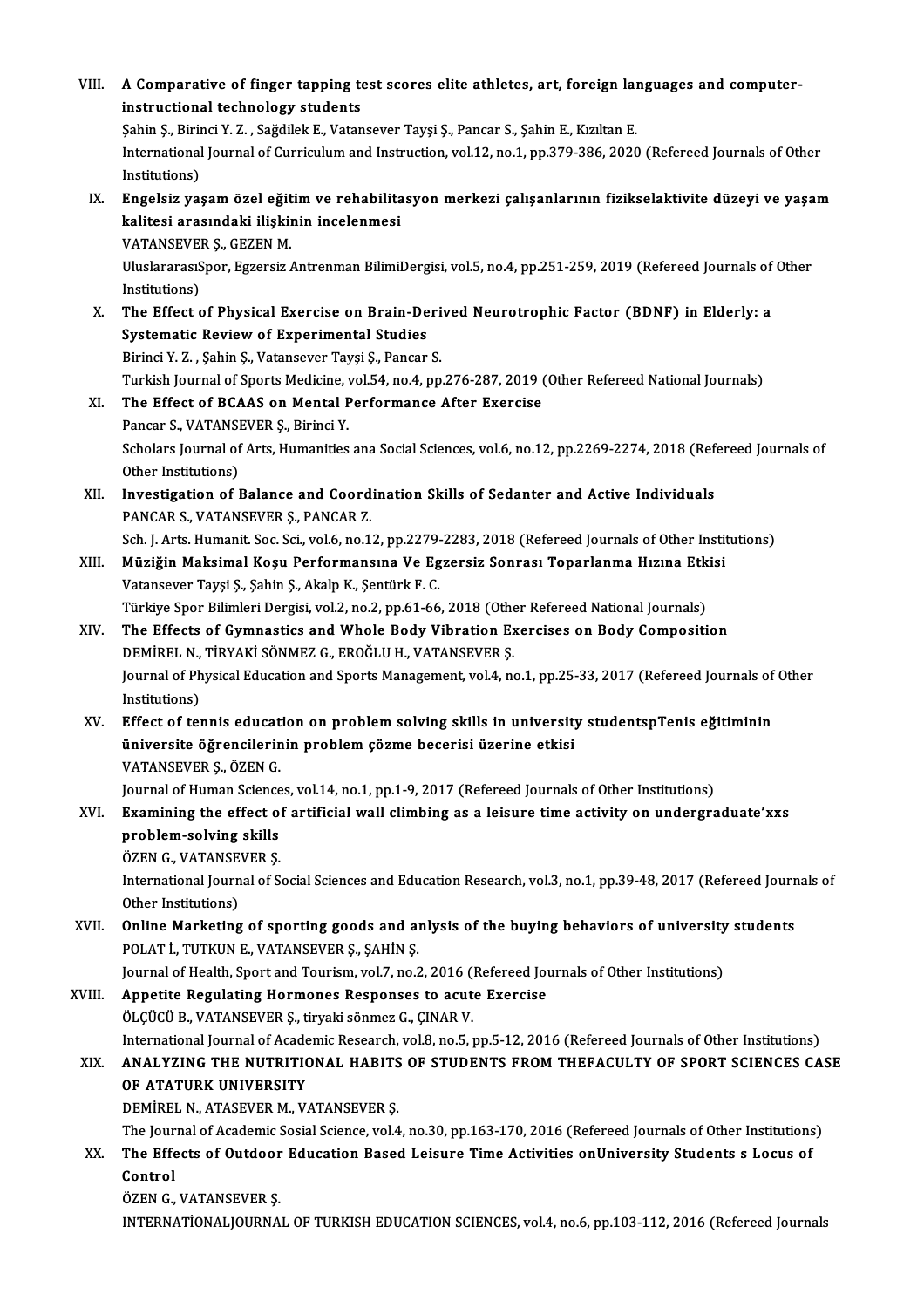- ofOther Institutions) of Other Institutions)<br>XXI. Effect of High Altitude Climbing on Anxiety Level<br>ÖZEN C. VATANSEVER S of Other Institutions)<br>Effect of High Altitude<br>ÖZEN G., VATANSEVER Ş.<br>International Journal of S Effect of High Altitude Climbing on Anxiety Level<br>ÖZEN G., VATANSEVER Ş.<br>International Journal of Social Sciences and Education Research, vol.2, no.3, pp.2-11, 2016 (Refereed Journals of ÖZEN G., VATANSE<br>International Journ<br>Other Institutions)<br>SPOP PIL IMLEPL International Journal of Social Sciences and Education Research, vol.2, no.3, pp.2-11, 2016 (Refereed Journa<br>Other Institutions)<br>XXII. SPOR BİLİMLERİ FAKÜLTESİ ÖĞRENCİLERİNİN BESLENME ALIŞKANLIKLARININ İNCELENMESİ<br>ATATÜPK Other Institutions)<br>SPOR BİLİMLERİ FAKÜLTESİ ÖĞR<br>ATATÜRK ÜNİVERSİTESİ ÖRNEĞİ<br>DEMİPEL N. ATASEVER M. VATANSE SPOR BİLİMLERİ FAKÜLTESİ ÖĞRENCİL<br>ATATÜRK ÜNİVERSİTESİ ÖRNEĞİ<br>DEMİREL N., ATASEVER M., VATANSEVER Ş.<br>The Journal of Academis Social Sciences, vol. ATATÜRK ÜNİVERSİTESİ ÖRNEĞİ<br>DEMİREL N., ATASEVER M., VATANSEVER Ş.<br>The Journal of Academic Social Sciences, vol.30, no.30, pp.163, 2016 (Other Refereed National Journals)<br>Effect of Moderate Intensity Exergise en Chrolin an DEMIREL N., ATASEVER M., VATANSEVER S.<br>The Journal of Academic Social Sciences, vol.30, no.30, pp.163, 2016 (Other Refe<br>XXIII. Effect of Moderate Intensity Exercise on Ghrelin and Leptin Hormones The Journal of Academic Social Sciences, valid Effect of Moderate Intensity Exercise<br>Ölçücü B., Vatansever Ş., Şahin Ş., Çınar V.<br>International Journal of Beview in Life Sci International Journal of Review in Life Sciences, vol.5, no.3, pp.1301-1306, 2015 (Refereed Journals of Other<br>Institutions) Ölçücü B., Vatansever Ş., Şahin Ş., Çınar V. International Journal of Review in Life Sciences, vol.5, no.3, pp.1301-1306, 201<br>Institutions)<br>XXIV. Problem Solving Skills Perceptions Among Amateur Football Players<br>ÖLGÜLE PAYANSALDIZ M VATANSEVERS ÖZGAN GAYPEKS Institutions)<br><mark>Problem Solving Skills Perceptions Among Amateur Football</mark><br>ÖLÇÜCÜ B., BAYANSALDUZ M., VATANSEVER Ş., ÖZCAN G., AYBEK S.<br>Journal of Health Sport and Tourism val f. no.1, np.36,39,3015 (Rg Problem Solving Skills Perceptions Among Amateur Football Players<br>ÖLÇÜCÜ B., BAYANSALDUZ M., VATANSEVER Ş., ÖZCAN G., AYBEK S.<br>Journal of Health, Sport and Tourism, vol.6, no.1, pp.36-39, 2015 (Refereed Journals of Other I ÖLÇÜCÜ B., BAYANSALDUZ M., VATANSEVER Ş., ÖZCAN G., AYBEK S.<br>Journal of Health, Sport and Tourism, vol.6, no.1, pp.36-39, 2015 (Refereed Journals of Other Institution XXV.<br>The Öğretim Öğrencilerinde Fiziksel Aktivite Düzey Journal of Health, Sport and Tourism, vol.6, no.1, pp.36-39, 2<br>Orta Öğretim Öğrencilerinde Fiziksel Aktivite Düzeyi<br>ÖLÇÜCÜ B., VATANSEVER Ş., ÖZCAN G., PAKTAŞ Y., ÇELİK A.<br>Uluslararası Türk Eğitim Bilimleri Dergisi, no 5, Uluslararası Türk Eğitim Bilimleri Dergisi, no.5, pp.58-67, 2015 (Refereed Journals of Other Institutions) ÖLÇÜCÜ B., VATANSEVER Ş., ÖZCAN G., PAKTAŞ Y., ÇELİK A.<br>Uluslararası Türk Eğitim Bilimleri Dergisi, no.5, pp.58-67, 2015 (Refereed Journals of Other Institutions)<br>XXVI. THE RELATIONSHIP BETWEEN DEPRESSION, ANXIETY AND Uluslararası Türk Eğitim Bil<br>THE RELATIONSHIP BET<br>UNIVERSITY STUDENTS<br>ÖLCÜCÜ B. VATANSEVER S THE RELATIONSHIP BETWEEN DEPRESSION, ANXIET<br>UNIVERSITY STUDENTS<br>ÖLÇÜCÜ B., VATANSEVER Ş., ÖZCAN G., ÇELİK A., PAKTAŞ Y.<br>International Journal of Turkish Education Sciences, no 4, nı UNIVERSITY STUDENTS<br>ÖLÇÜCÜ B., VATANSEVER Ş., ÖZCAN G., ÇELİK A., PAKTAŞ Y.<br>International Journal of Turkish Education Sciences, no.4, pp.294-303, 2015 (Refereed Journals of Other<br>Institutions) ÖLÇÜCÜ B., VATANSEVER Ş., ÖZCAN G., ÇELİK A., PAKTAŞ Y.<br>International Journal of Turkish Education Sciences, no.4, pp.294-303, 2015 (Refereed Journa:<br>Institutions)<br>Some Physical Fitness Parameter Test Results Among 7 8 Yea International Journal of Turkish Education Sciences, no.4, pp.294-303, 2015 (Refereed Journal<br>Institutions)<br>XXVII. Some Physical Fitness Parameter Test Results Among 7 8 Years Old Tennis Players<br>ÖLCÜLE VATANSEVER S ÖLÇÜCÜ B., VATANSEVER Ş. Some Physical Fitness Parameter Test Results Among 7 8 Years Old Tennis Players<br>ÖLÇÜCÜ B., VATANSEVER Ş.<br>International Journal of Academic Research, vol.7, no.2, pp.196-201, 2015 (Refereed Journals of Other Institutions)<br>O
	-
- ÖLÇÜCÜ B., VATANSEVER Ş.<br>International Journal of Academic Research, vol.7, no.2, pp.196-201,<br>XXVIII. Obesity, food intake and exercise: Relationship with ghrelin<br>TREVAKI SÖNMEZ C. VATANSEVER S. ÖLCÜÇÜ B. Schoonfold B. International Journal of Academic Research, vol.7, no.2, pp.196-2<br>Obesity, food intake and exercise: Relationship with ghro<br>TİRYAKİ SÖNMEZ G., VATANSEVER Ş., ÖLÇÜCÜ B., Schoenfeld B.<br>Biomedicel Human Kinatics, no.7, np.116 Obesity, food intake and exercise: Relationship with ghrelin<br>TİRYAKİ SÖNMEZ G., VATANSEVER Ş., ÖLÇÜCÜ B., Schoenfeld B.<br>Biomedical Human Kinetics, no.7, pp.116-124, 2015 (Refereed Journals of Other Institutions)<br>Obestatin TİRYAKİ SÖNMEZ G., VATANSEVER Ş., ÖLÇÜCÜ B., Schoenfeld B.<br>Biomedical Human Kinetics, no.7, pp.116-124, 2015 (Refereed J.<br>XXIX. Obestatin Response to Resistance Exercise in Male
	- Biomedical Human Kinetics, no.7, pp.116-124, 2<br>Obestatin Response to Resistance Exercise<br>VATANSEVER Ş., ÖLÇÜCÜ B., GÜL T. S. , SEDA Ö.<br>International Journal of Science Culture and Spe Obestatin Response to Resistance Exercise in Male<br>VATANSEVER Ş., ÖLÇÜCÜ B., GÜL T. S. , SEDA Ö.<br>International Journal of Science Culture and Sport, vol.4, pp.226-235, 2015 (Refereed Journals of Other<br>Institutional VATANSEVE<br>International<br>Institutions)<br>The relation
- International Journal of Science Culture and Sport, vol.4, pp.226-235, 2015 (Refereed Journals of Other<br>Institutions)<br>XXX. The relationship between depression anxiety and physical activity level among secondary school<br>Attr Institution<br>The relat<br>students<br>ÖLCÜCÜ P The relationship between depression anxiety and ph<br>students<br>ÖLÇÜCÜ B., VATANSEVER Ş., ÖZCAN G., PAKTAŞ Y., ÇELİK A.<br>International Journal Of Turkish Education Sciences vol 4-n
	-
- students<br>ÖLÇÜCÜ B., VATANSEVER Ş., ÖZCAN G., PAKTAŞ Y., ÇELİK A.<br>International Journal Of Turkish Education Sciences, vol.4, pp.58-67, 2015 (Refereed Journals of Other Institutions)<br>Maximal aerebis nower volues of 13-18 ye ÖLÇÜCÜ B., VATANSEVER Ş., ÖZCAN G., PAKTAŞ Y., ÇELİK A.<br>International Journal Of Turkish Education Sciences, vol.4, pp.58-67, 2015 (Refereed Journal aerobic power values of 13 18 years old sedentary male adolescent<br>VATANSE International Journal Of Turkish Education Sc.<br>Maximal aerobic power values of 13 18<br>VATANSEVER Ş., ÖLÇÜCÜ B., Suat A., Özlem K.<br>Journal of Health Sport and Tourrem val 6 na Maximal aerobic power values of 13 18 years old sedentary male adolescent<br>VATANSEVER Ş., ÖLÇÜCÜ B., Suat A., Özlem K.<br>Journal of Health, Sport and Tourısm, vol.6, no.1, pp.31-33, 2015 (Refereed Journals of Other Institutio
	- -
- VATANSEVER Ş., ÖLÇÜCÜ B., Suat A., Özlem K.<br>Journal of Health, Sport and Tourism, vol.6, no.1, pp.31-33, 2015 (Refereed Journals of Oth<br>XXXII. Some physical fitness parameter test result among 7 8 years old tennis players<br> Journal of Health, Sport and<br>**Some physical fitness pa**<br>ÖLÇÜCÜ B., VATANSEVER Ş.<br>International Journal of Ass Some physical fitness parameter test result among 7 8 years old tennis players<br>ÖLÇÜCÜ B., VATANSEVER Ş.<br>International Journal of Academic Research, vol.7, no.2, pp.196-201, 2015 (Refereed Journals of Other Institutions)<br>Ex ÖLÇÜCÜ B., VATANSEVER Ş.<br>International Journal of Academic Research, vol.7, no.2, pp.196-3<br>XXXIII. Exercise And Hormones Related To Appetite Regulation
	-
- International Journal of Academic Resear<br>Exercise And Hormones Related To *I*<br>Ölçücü B., Vatansever Ş., Gül T. S. , Brad S.<br>Advanses in Environmental Biology vol 9. Exercise And Hormones Related To Appetite Regulation<br>Ölçücü B., Vatansever Ş., Gül T. S. , Brad S.<br>Advances in Environmental Biology, vol.9, no.2, pp.1250-1363, 2015 (Refereed Journals of Other Institutions)<br>Exercise and h Ölçücü B., Vatansever Ş., Gül T. S. , Brad S.<br>Advances in Environmental Biology, vol.9, no.2, pp.1250-1363<br>XXXIV. Exercise and hormones related to appetite regulation<br>ÖLCÜCÜ B. VATANSEVER S. CÜL T. S. PRAD S.
- Advances in Environmental Biology, vol.9, no.2,<br>Exercise and hormones related to appetite<br>ÖLÇÜCÜ B., VATANSEVER Ş., GÜL T.S., BRAD S.<br>Advances in Environmental Biology, vol.9, no.2, Exercise and hormones related to appetite regulation<br>ÖLÇÜCÜ B., VATANSEVER Ş., GÜL T. S. , BRAD S.<br>Advances in Environmental Biology, vol.9, no.2, pp.1250-1263, 2015 (Refereed Journals of Other Institutions)
- XXXV. Overweight and obesity prevalence among 7 14 years old female students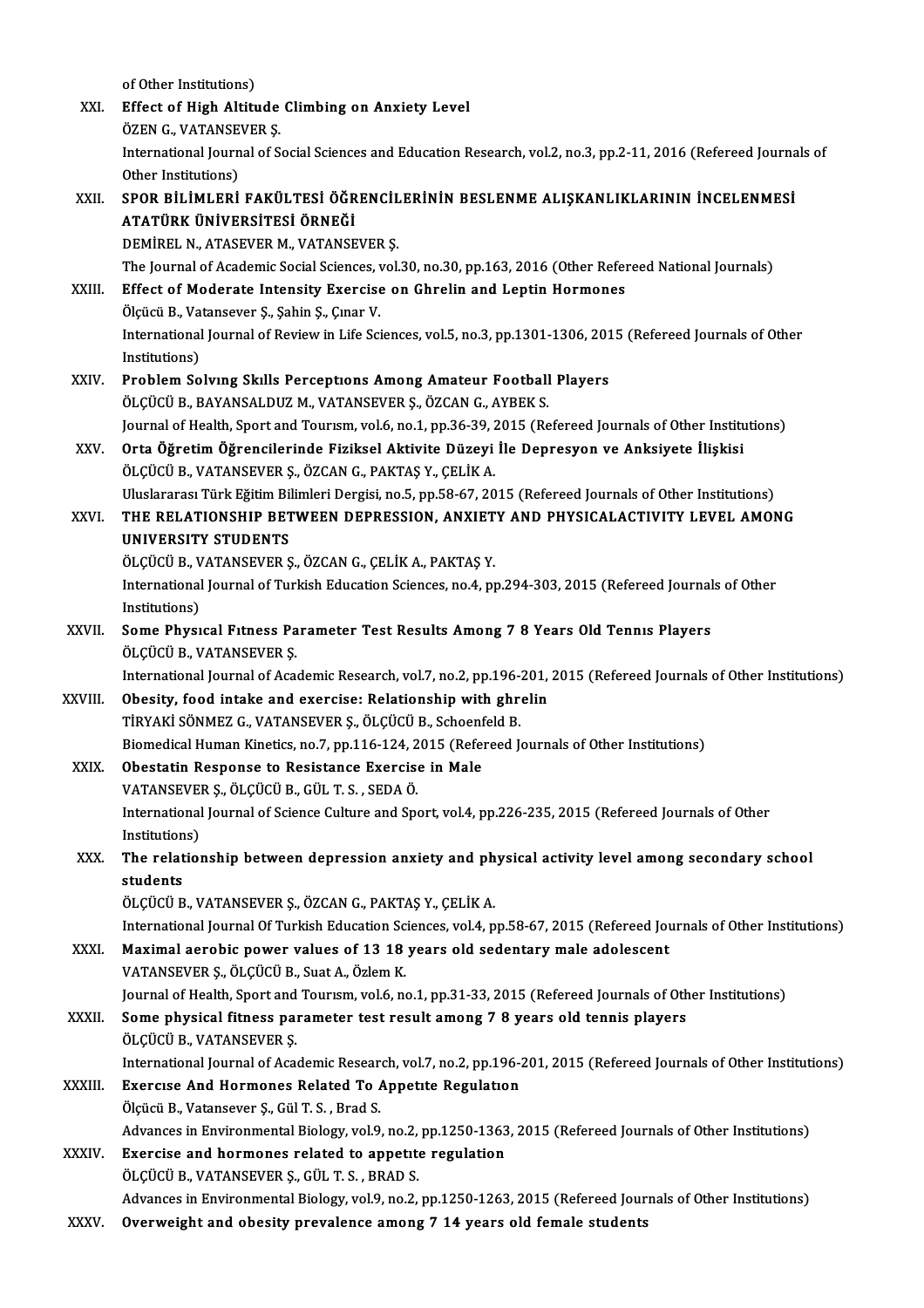ÖLÇÜCÜ B., VATANSEVER Ş., AYBEK S., ÖZLEM K.

ÖLÇÜCÜ B., VATANSEVER Ş., AYBEK S., ÖZLEM K.<br>Journal of Education and Sociology, vol.6, no.1, 2015 (Refereed Journals of Other Institutions)<br>The relationship between physical estivity level and life quality among middle ag

- ÖLÇÜCÜ B., VATANSEVER Ş., AYBEK S., ÖZLEM K.<br>Journal of Education and Sociology, vol.6, no.1, 2015 (Refereed Journals of Other Institutions)<br>XXXVI. The relationship between physical activity level and life quality among mi Journal of Education and Sociology, vol.6, no.1, 2<br>The relationship between physical activity<br>VATANSEVER Ș., ÖLÇÜCÜ B., ÖZCAN G., ÇELİK A.<br>The Journal of International Education Science. The relationship between physical activity level and life quality among middle aged individ<br>VATANSEVER Ş., ÖLÇÜCÜ B., ÖZCAN G., ÇELİK A.<br>The Journal of International Education Science, vol.2, no.2, pp.63-67, 2015 (Refereed VATANSEVER Ş., ÖLÇÜCÜ B., ÖZCAN G., ÇELİK A.<br>The Journal of International Education Science, v<br>Institutions) The Journal of International Education Science, vol.2, no.2, pp.63-67, 2015 (Refereed Journals of Other<br>Institutions)<br>XXXVII. SATELLITE CELL MUSCLE HYPERTROPHY AND EXERCISE<br>ÖLÇÜCÜ B., VATANSEVER Ş., KOCA F., KİRANDİ Ö., YA
- SATELLITE CELL MUSCLE HYPERTROPHY AND EXERCISE SATELLITE CELL MUSCLE HYPERTROPHY AND EXERCISE<br>ÖLÇÜCÜ B., VATANSEVER Ş., KOCA F., KİRANDİ Ö., YAZARER İ.<br>Journal of Health, Sport and Tourism, vol.6, no.1, pp.94-97, 2015 (Refereed Journals of Other Institutions)<br>Effect of
- XXXVIII. Effect of Acute Exercise on Hunger in Healthy Woman Journal of Health, Sport and Tourism, vol.6, n<br>Effect of Acute Exercise on Hunger in H<br>ÖLÇÜCÜ B., VATANSEVER Ş., gül T. s. , seda Ö.<br>International Journal of Science Gulture and S International Journal of Science Culture and Sport, vol.3, no.3, pp.1301-1306, 2015 (Refereed Journals of Other<br>Institutions) ÖLÇÜCÜ B., VATANSEVER Ş., gül T. s., seda Ö. International Journal of Science Culture and Sport, vol.3, no<br>Institutions)<br>XXXIX. Food Intake and Exercise Relationship with Ghrelin<br>CULT S. VATANSEVED S. ÖLCÜCÜ B. Prod S.
- Institutions)<br>Food Intake and Exercise Relationship w:<br>GÜL T.S. , VATANSEVER Ş., ÖLÇÜCÜ B., Brad S.<br>Biomedicel Human Kinetics vel 7, no 1, nn 110 Food Intake and Exercise Relationship with Ghrelin<br>GÜL T. S. , VATANSEVER Ş., ÖLÇÜCÜ B., Brad S.<br>Biomedical Human Kinetics, vol.7, no.1, pp.119-127, 2015 (Refereed Journals of Other Institutions)<br>Impact of Musia on Eversia GÜL T. S., VATANSEVER Ş., ÖLÇÜCÜ B., Brad S.<br>Biomedical Human Kinetics, vol.7, no.1, pp.119-13<br>XL. Impact of Music on Exercise Performance<br>GUL T. S., VATANSEVER S., ÖLCÜCÜ B., VEDAT C.
	- Biomedical Human Kinetics, vol.7, no.1, pp.119-12<br>Impact of Music on Exercise Performance<br>GUL T. S. , VATANSEVER Ş., ÖLÇÜCÜ B., VEDAT Ç.<br>International Journal of Beview in Life Sciences a Impact of Music on Exercise Performance<br>GUL T. S. , VATANSEVER Ş., ÖLÇÜCÜ B., VEDAT Ç.<br>International Journal of Review in Life Sciences, vol.5, no.3, pp.1307-1312, 2015 (Refereed Journals of Other<br>Institutione) **GUL T. S. , VA**<br>International<br>Institutions)<br>HEAT SHOC International Journal of Review in Life Sciences, vol.5,<br>Institutions)<br>XLI. HEAT SHOCK PROTEIN RESPONSE TO EXERCISE<br>VATANSEVERS OLCUCUR Friendi & KOCA E TIRVA
	- Institutions)<br>VATANSEVER S., ÖLÇÜCÜ B., kirandi ö., KOCA F., TİRYAKİ SÖNMEZ G.<br>VATANSEVER S., ÖLÇÜCÜ B., kirandi ö., KOCA F., TİRYAKİ SÖNMEZ G. Journal of Health, Sport and Tourism, vol.6, no.1, pp.85-89, 2015 (Refereed Journals of Other Institutions)
	- XLII. THE EFFECT OF DIFFERENT LIFE EXPERIENCES -CAMP LIFE AND THE HIGH AND LOW ROPE TRACKS Journal of Health, Sport and Tourism, vol.6, no.1, pp.85-89, 20<br>THE EFFECT OF DIFFERENT LIFE EXPERIENCES -CAMP<br>ACTIVITIES - ON THE PERCEPTION OF SELF-EFFICACY<br>ÖZEN C VATANSEVER S TIRVAKI SÖNMEZ C THE EFFECT OF DIFFERENT LIFE EXPERI<br>ACTIVITIES - ON THE PERCEPTION OF SE<br>ÖZEN G., VATANSEVER Ş., TİRYAKİ SÖNMEZ G.<br>Journal of Sports and Borformance Bessarsbes ÖZEN G., VATANSEVER Ş., TİRYAKİ SÖNMEZ G.<br>Journal of Sports and Performance Researches, vol.5, no.2, pp.5-12, 2014 (Refereed Journals of Other Institutions) ÖZEN G., VATANSEVER Ş., TİRYAKİ SÖNMEZ G.<br>Journal of Sports and Performance Researches, vol.5, no.2, pp.5-12, 2014 (Refereed Journals of Other In<br>XLIII. Spor Eğitiminde Dağ Tırmanışı Antrenmanıve Zirve Tırmanışının Öz-Etki

ÖZEN G., ÖLÇÜCÜ B., VATANSEVER Ş., DEMİREL N.<br>Uluslararası Türk Eğitim BilimleriDergisi, vol.2, no.3, pp.131-136, 2014 (Refereed Journals of Other Institutions) Spor Eğitiminde Dağ Tırmanışı Antrenmanıve Zirve Tırmanışının Öz-Etkililik Düzeyine Etkisi<br>ÖZEN G., ÖLÇÜCÜ B., VATANSEVER Ş., DEMİREL N.<br>Uluslararası Türk Eğitim BilimleriDergisi, vol.2, no.3, pp.131-136, 2014 (Refereed Jo

XLIV. Exercise approaches in parkinson s disease treatment and effects on Parkinson s disease prognosis ÖLÇÜCÜ B., VATANSEVER Ş., KURUL R. Exercise approaches in parkinson s disease treatment and effects on Parki<br>ÖLÇÜCÜ B., VATANSEVER Ş., KURUL R.<br>Journal of Health Sport and Tourism, 2014 (Refereed Journals of Other Institutions)<br>LEPTIN HOPMONE, PELATIONSHIP

### XLV. LEPTIN HORMONE: RELATIONSHIP WITH EXERCISE AND OBESITY VATANSEVER S., ÖZEN G. Journal of Health Sport an<br><mark>LEPTIN HORMONE: RE</mark><br>VATANSEVER Ş., ÖZEN G.<br>e Journal of Now World S e-Journal of New World Sciences Academy, vol.6, no.2, 2011 (Refereed Journals of Other Institutions)

VATANSEVER \$,, ÖZEN G.<br>e-Journal of New World Sciences Academy, vol.6, no.2, 2011 (Refereed Journals of Other Institutions)<br>XLVI. Omega 3 fatty acids and exercise a review of their combined effects on body composition and<br> physical performance<br>SONMEZ TİRYAKİ G. Schonfield B. VATANSEVER S. Omega 3 fatty acids and exercise a review of<br>physical performance<br>SONMEZ TİRYAKİ G., Schonfield B., VATANSEVER Ş.<br>Piamedical Human Kinetics vol 3 nn 22 29 2011 (I

Biomedical Human Kinetics, vol.3, pp.23-29, 2011 (Refereed Journals of Other Institutions)

SONMEZ TİRYAKİ G., Schonfield B., VATANSEVER Ş.<br>Biomedical Human Kinetics, vol.3, pp.23-29, 2011 (Refereed Journals of Other Institutio<br>XLVII. Effects of exercise on leptin and acylated ghrelin hormones in trained males<br>VA Biomedical Human Kinetics, vol.3, pp.23-29, 2011 (Refereed Journals of Other Institutions)<br>Effects of exercise on leptin and acylated ghrelin hormones in trained males<br>VATANSEVER Ş., TİRYAKİ SÖNMEZ G., YÜKTAŞIR B., YALÇIN VATANSEVER Ș., TİRYAKİ SÖNMEZ G., YÜKTAŞIR B., YALÇIN H. B. , BUĞDAYCI G., WILLEMS M.<br>Journal Of Exercise Physiology online, vol.12, no.2, pp.20-25, 2010 (Refereed Journals of Other Institutions)

#### Books&Book Chapters

I. Parkinson Hastalığı ve Egzersiz GEZENBÖLÜKBAŞM.,VATANSEVERTAYŞİ Ş. Parkinson Hastalığı ve Egzersiz<br>GEZEN BÖLÜKBAŞ M., VATANSEVER TAYŞİ Ş.<br>in: Spor Bilimleri Alanındaki Gelişmeler, Kosova Sercin, Kosava Koca Merve, Editor, Duvar Yayınları, pp.145-160, GEZE<br>in: Sp<br>2022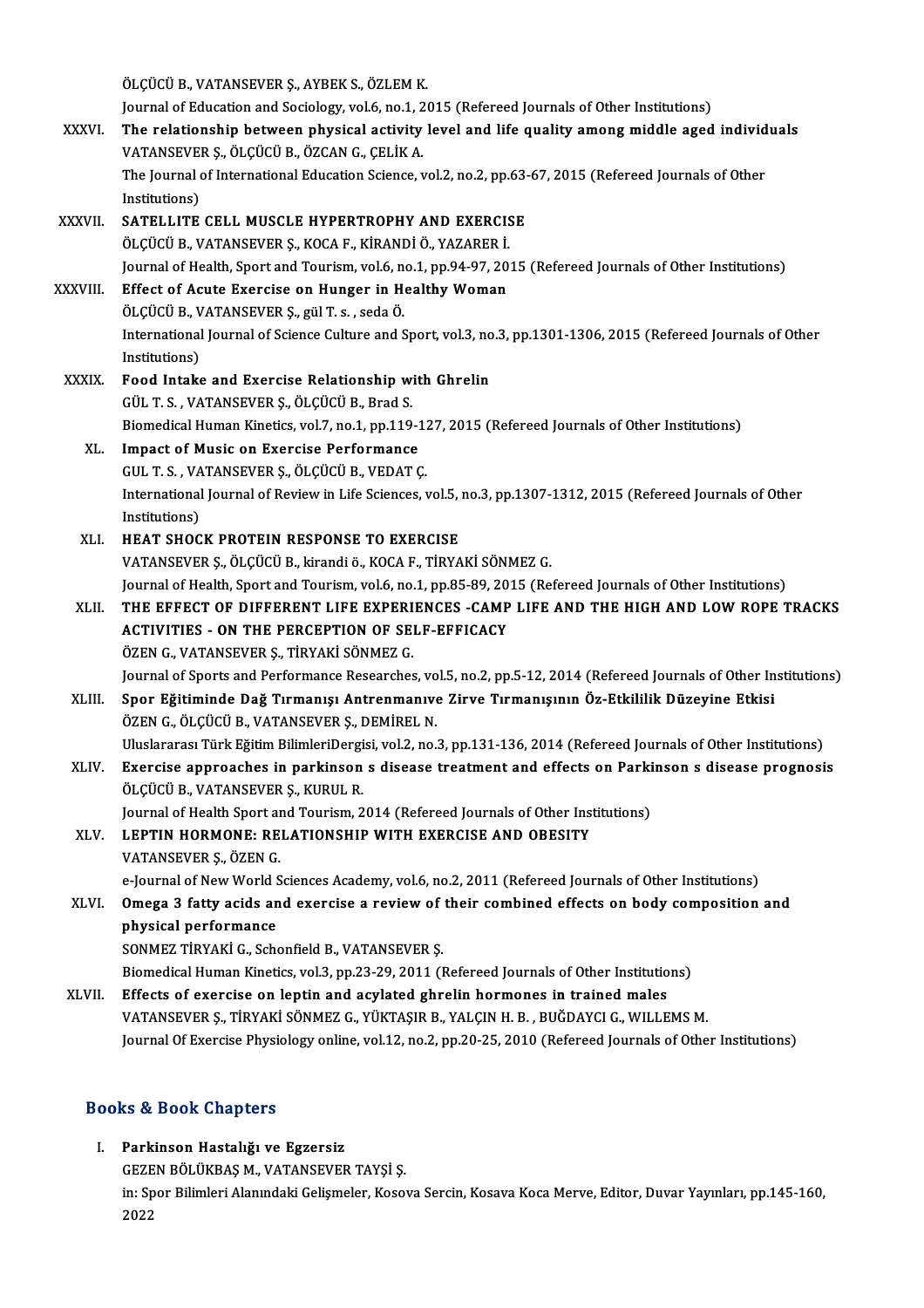#### II. Alzheimer Hastalığı ve Egzersiz

**Alzheimer Hastalığı ve Egzersiz<br>GEZEN BÖLÜKBAŞ M., VATANSEVER TAYŞİ Ş.<br>in: Saar Bilimleri Alanındaki Celismalar, Kasar** in: Spor Bilimleri Alanındaki Gelişmeler, Kosova Sercin, Kosava Koca Merve, Editor, Duvar Yayınları, pp.161-172,<br>2022 GEZEN<br>in: Spo<br>2022<br>ECZE

- III. EGZERSİZ VE SPOR FİZYOLOJİSİ 2022<br>EGZERSİZ VE SPOR FİZYOLOJİSİ<br>TİRYAKİ SÖNMEZ R. G. , VATANSEVER TAYŞİ Ş., GEZEN BÖLÜKBAŞ M.<br>Palma Yavnayi, 2021 EGZERSİZ VE SPOR<br>TİRYAKİ SÖNMEZ R. G<br>Palme Yayınevi, 2021<br>MIJI TİRI SKI EROZ Palme Yayınevi, 2021<br>IV. MULTİPL SKLEROZ VE EGZERSİZ
- Palme Yayınevi, 2021<br>MULTİPL SKLEROZ VE EGZERSİZ<br>GEZEN BÖLÜKBAŞ M., VATANSEVER TAYŞİ Ş.<br>in: SPOP BILIMI ERINDE ARASTIRMA VE DEĞ in: SPOR BILIMLERINDE ARAŞTIRMA VE DEĞERLENDIRMELER-II, Karataş Özgür, Karataş Emine Öztürk, Editor,<br>Gece Kitaplığı, Ankara, pp.117-134, 2021 GEZEN BÖLÜKBAŞ M., VATANSEVER TAY<br>in: SPOR BILIMLERINDE ARAŞTIRMA VE<br>Gece Kitaplığı, Ankara, pp.117-134, 2021<br>Kanser ve Essersis

### V. Kanser ve Egzersiz GEZENBÖLÜKBAŞM.,VATANSEVERTAYŞİ Ş. Kanser ve Egzersiz<br>GEZEN BÖLÜKBAŞ M., VATANSEVER TAYŞİ Ş.<br>in: Spor Bilimleri Alanında Akademik Çalışmalar, Karakoç Bilal, Editor, Duvar Yayınları, pp.159-178, 2021<br>Kas Hinertrefisi Mekanizmaları

- VI. Kas Hipertrofisi Mekanizmaları<br>Tayşi T., ŞAHİN Ş., VATANSEVER TAYŞİ Ş., GEZEN BÖLÜKBAŞ M. in: Spor Bilimleri Alanında Akademik Çalışmalar, Karakoç Bilal, E<br><mark>Kas Hipertrofisi Mekanizmaları</mark><br>Tayşi T., ŞAHİN Ş., VATANSEVER TAYŞİ Ş., GEZEN BÖLÜKBAŞ M.<br>in: Spor Bilimleri Alenuda Akademik Çalışmalar Karakoç Bilal E in: Spor Bilimleri Alanında Akademik Çalışmalar, Karakoç Bilal, Editor, Duvar Yayınları, pp.139-158, 2021 Tayşi T., ŞAHİN Ş., VATAN<br>in: Spor Bilimleri Alanınd:<br>VII. Parkinson ve Egzersiz<br>VATANSEVER S
- in: Spor Bilimler<br><mark>Parkinson ve E</mark><br>VATANSEVER Ş.<br>in: Her <sup>Vänüvle</sub>s</sup>
	-

VATANSEVER Ş.<br>in: Her Yönüyle Spor, Gülten Hergüner, Editor, Güven Plus, pp.128-143, 2019

#### Refereed Congress / Symposium Publications in Proceedings

efereed Congress / Symposium Publications in Proceedings<br>I. Aggression Level Of Athletes Playing Individual Sports: Comparison Of Different Sports Branches<br>RAVRAM G. CEZEN PÖLÜKRAS M. GÜNGÖR A. K. VATANSEVER TAYSI S BAYRAMG.,GEZENBÖLÜKBAŞM.,GÜNGÖRA.K. ,VATANSEVERTAYŞİ Ş. Aggression Level Of Athletes Playing Individual Sports: Comparison Of Different Sports Bra<br>BAYRAM G., GEZEN BÖLÜKBAŞ M., GÜNGÖR A. K. , VATANSEVER TAYŞİ Ş.<br>4. INTERNATIONAL PALANDOKEN SCIENTIFIC STUDIES CONGRESS, Turkey, 2 BAYRAM G., GEZEN BÖLÜKBAŞ M., GÜNGÖR A. K. , VATANSEVER TAYŞİ Ş.<br>4. INTERNATIONAL PALANDOKEN SCIENTIFIC STUDIES CONGRESS, Turkey, 28 April 2<br>II. Alzheimer Hastalığında Mikrobiyota-Bağırsak-Beyin Ekseni: Egzersizin Rolü<br>CEZ 4. INTERNATIONAL PALANDOKEN SCIENTIFI<br>Alzheimer Hastalığında Mikrobiyota-Bağ<br>GEZEN BÖLÜKBAŞ M., VATANSEVER TAYŞİ Ş.<br>14. ULUSAL SPOR BU İMLERİ ÖĞRENCİ KONG Alzheimer Hastalığında Mikrobiyota-Bağırsak-Beyin Ekseni: Egzersizin Rolü<br>GEZEN BÖLÜKBAŞ M., VATANSEVER TAYŞİ Ş.<br>14. ULUSAL SPOR BİLİMLERİ ÖĞRENCİ KONGRESİ, Afyonkarahisar, Turkey, 11 May 2022<br>EEEECT OE CONTRAST TRAINING M

GEZEN BÖLÜKBAŞ M., VATANSEVER TAYŞİ Ş.<br>14. ULUSAL SPOR BİLİMLERİ ÖĞRENCİ KONGRESİ, Afyonkarahisar, Turkey, 11 May 2022<br>III. EFFECT OF CONTRAST TRAINING METHOD ON MAXIMAL FORCE AND VERTICAL JUMP IN SQUAT AND<br>DEADLIET EY 14. ULUSAL SPOR BILIMI<br>EFFECT OF CONTRAST<br>DEADLIFT EXERCISES<br>CETINOČLILC VATANSE EFFECT OF CONTRAST TRAINING METHOD ON MAXIMAL FORC.<br>DEADLIFT EXERCISES<br>ÇETİNOĞLU G., VATANSEVER TAYŞİ Ş., GEZEN BÖLÜKBAŞ M., YOLCU E.<br>2 International Artalya Scientific Bessareb and Innevative Studies Cons

CETINOĞLU G., VATANSEVER TAYŞİ Ş., GEZEN BÖLÜKBAŞ M., YOLCU E.

DEADLIFT EXERCISES<br>ÇETİNOĞLU G., VATANSEVER TAYŞİ Ş., GEZEN BÖLÜKBAŞ M., YOLCU E.<br>2.International Antalya Scientific Research and Innovative Studies Congress, Antalya, Turkey, 17 March 2022,<br>pp.490-496

# IV. EFFECTS OF AEROBIC EXERCISE ON STRESS MANAGEMENT pp.490-496<br>EFFECTS OF AEROBIC EXERCISE ON STRESS MANAGEI<br>ÇETİNOĞLU G., VATANSEVER TAYŞİ Ş., GEZEN BÖLÜKBAŞ M.<br>2 International Artalya Scientific Bessareb and Innovative St.

2.International Antalya Scientific Research and Innovative Studies Congress, Antalya, Turkey, 17 March 2022, pp.483-489 CETINOĞLU<br>2.Internation<br>pp.483-489<br>EEEECTS O 2.International Antalya Scientific Research and Innovative Studies Congress, Antalya<br>pp.483-489<br>V. EFFECTS OF YOGA PRACTICES ON TYPE 2 DIABETES MELLITUS PATIENTS<br>CETINOČLUS VATANSEVER TAVSI S GEZEN PÖLÜVRAS M

# pp.483-489<br>EFFECTS OF YOGA PRACTICES ON TYPE 2 DİABETES M<br>ÇETİNOĞLU G., VATANSEVER TAYŞİ Ş., GEZEN BÖLÜKBAŞ M.<br>IIL INTERNATIONAL HALICH CONCRESS ON MULTIDISCIPLIN EFFECTS OF YOGA PRACTICES ON TYPE 2 DİABETES MELLİTUS PATİENTS<br>ÇETİNOĞLU G., VATANSEVER TAYŞİ Ş., GEZEN BÖLÜKBAŞ M.<br>III. INTERNATIONAL HALICH CONGRESS ON MULTIDISCIPLINARY SCIENTIFIC RESEARCH, İstanbul, Turkey, 12<br>Marsh 20 ÇETİNOĞLU G., VATANSE<br>III. INTERNATIONAL HAL<br>March 2022, pp.622-630<br>THE EEEECT OF 6 WEE III. INTERNATIONAL HALICH CONGRESS ON MULTIDISCIPLINARY SCIENTIFIC RESEARCH, İstanbul, Turk<br>March 2022, pp.622-630<br>VI. THE EFFECT OF 6 WEEKS PLYOMETRIC TRAININGS APPLIED TO 14-16 YEARS OLD FEMALE<br>VOLLEVPALLERS ON SOME SELE

## March 2022, pp.622-630<br>VI. THE EFFECT OF 6 WEEKS PLYOMETRIC TRAININGS APPLIED TO 14-16 YEARS OLD FEMALE<br>VOLLEYBALLERS ON SOME SELECTED PARAMETERS THE EFFECT OF 6 WEEKS PLYOMETRIC TRAININGS APPLIED TO 1<br>VOLLEYBALLERS ON SOME SELECTED PARAMETERS<br>ÇETİNOĞLU G., VATANSEVER TAYŞİ Ş., GEZEN BÖLÜKBAŞ M., ARABACI A.<br>III. INTERNATIONAL HALICH CONCRESS ON MIJ TIDISCIRI INARY S III. INTERNATIONAL HALICH CONGRESS ON MULTIDISCIPLINARY SCIENTIFIC RESEARCH, İstanbul, Turkey, 12<br>March 2022, pp.391-400 ÇETİNOĞLU G., VATANSE<br>III. INTERNATIONAL HAL<br>March 2022, pp.391-400<br>THE EEEECT OF EYERC III. INTERNATIONAL HALICH CONGRESS ON MULTIDISCIPLINARY SCIENTIFIC RESEARCH, İstanbul, Turkey<br>March 2022, pp.391-400<br>VII. THE EFFECT OF EXERCISE PRACTICES ON CHILDREN WITH NEUROPSYCHOLOGICAL DISEASES<br>CEZEN PÖLÜVPAS M. VATA

March 2022, pp.391-400<br>THE EFFECT OF EXERCISE PRACTICES OF<br>GEZEN BÖLÜKBAŞ M., VATANSEVER TAYŞİ Ş.<br>INTERNATIONAL EUROASIA CONCRESS ON SA GEZEN BÖLÜKBAŞ M., VATANSEVER TAYŞİ Ş.<br>INTERNATIONAL EUROASIA CONGRESS ON SCİENTİFİC RESEARCHES AND RECENT TRENDS 9, Turkey, 18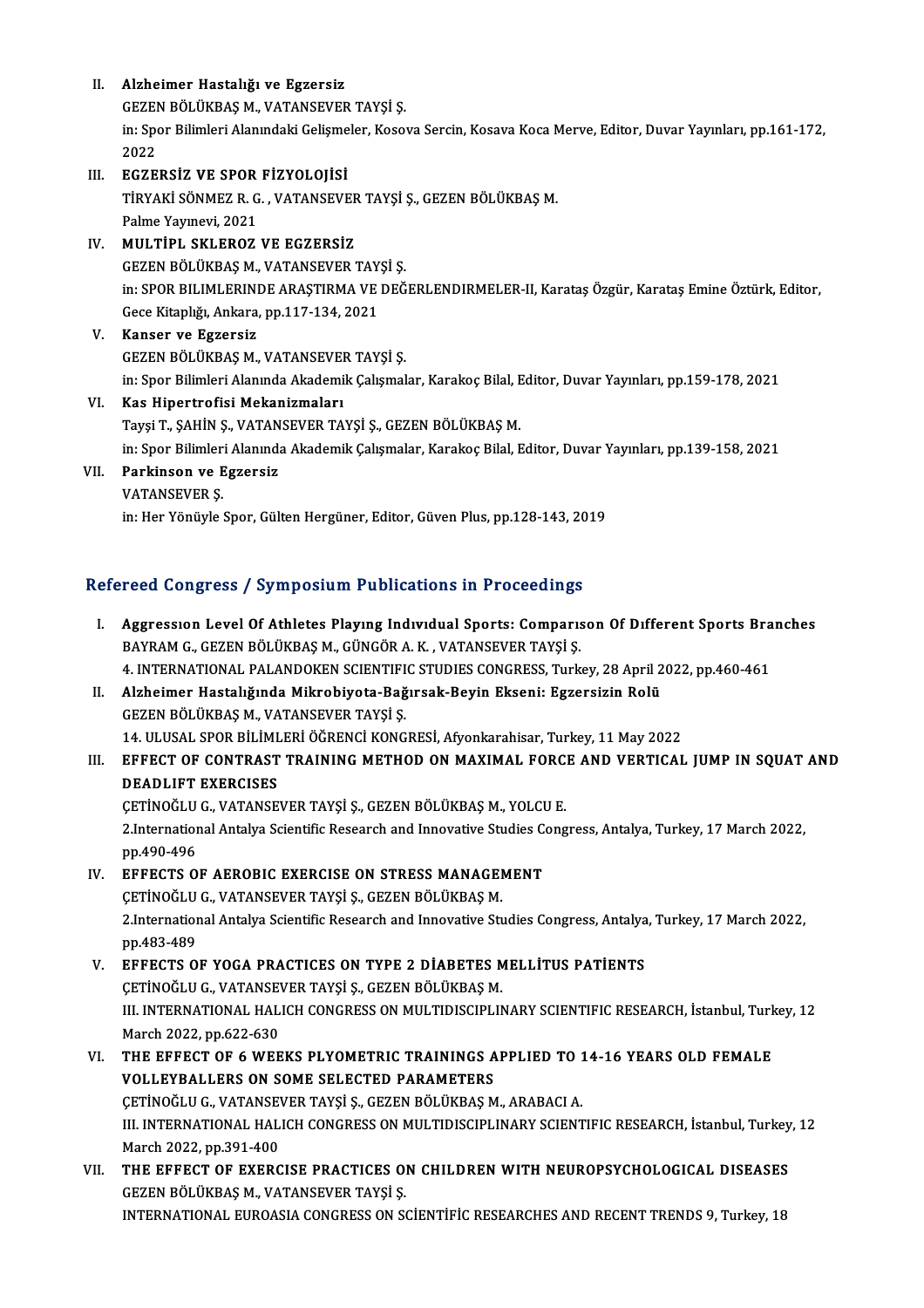February2022,pp.634-641

- February 2022, pp.634-641<br>VIII. THE EFFECT OF EXERCISE PRACTICES ON PATIENTS WITH DOWN SYNDROME<br>CEZEN PÔLIVPAS M VATANSEVER TAXS S February 2022, pp.634-641<br>THE EFFECT OF EXERCISE PRACTICES OF<br>GEZEN BÖLÜKBAŞ M., VATANSEVER TAYŞİ Ş.<br>INTERNATIONAL EUROASIA CONCRESS ON SA THE EFFECT OF EXERCISE PRACTICES ON PATIENTS WITH DOWN SYNDROME<br>GEZEN BÖLÜKBAŞ M., VATANSEVER TAYŞİ Ş.<br>INTERNATIONAL EUROASIA CONGRESS ON SCİENTİFİC RESEARCHES AND RECENT TRENDS 9, Turkey, 18<br>February 2022, np.642,651. GEZEN BÖLÜKBAŞ M., VATA<br>INTERNATIONAL EUROASIA<br>February 2022, pp.642-651<br>AEEECTING FACTOBS IN I INTERNATIONAL EUROASIA CONGRESS ON SCIENTIFIC RESEARCHES AND RECENT TRENDS 9, Turkey, 18<br>February 2022, pp.642-651<br>IX. AFFECTING FACTORS IN THE COMPOSITION OF BOTTOM MICROBIOTA: THE ROLE OF PHYSICAL
- February 2022, pp.642-651<br>AFFECTING FACTORS IN THE COMPOSITI<br>ACTIVITY<br>GEZEN BÖLÜKBAŞ M., VATANSEVER TAYŞİ Ş. AFFECTING FACTORS IN THE COMPOSIT<br>ACTIVITY<br>GEZEN BÖLÜKBAŞ M., VATANSEVER TAYŞİ Ş.<br>4 INTERNATIONAL CONEERENCE ON MILITID ACTIVITY<br>GEZEN BÖLÜKBAŞ M., VATANSEVER TAYŞİ Ş.<br>4.INTERNATIONAL CONFERENCE ON MULTIDISCIPLINARY SCIENTIFIC STUDIES, 11 February 2022, pp.678-683<br>FEFECTS OF COMPINED EXERCISE PROCRAMS ON TYPE 2 DIARETES RATIENTS

- X. EFFECTS OF COMBINED EXERCISE PROGRAMS ON TYPE 2 DIABETES PATIENTS<br>GEZEN BÖLÜKBAŞ M., VATANSEVER TAYŞİ Ş. 4.INTERNATIONAL CONFERENCE ON MULTID<br>EFFECTS OF COMBINED EXERCISE PROG<br>GEZEN BÖLÜKBAŞ M., VATANSEVER TAYŞİ Ş.<br>4 INTERNATIONAL CONFERENCE ON MULTID EFFECTS OF COMBINED EXERCISE PROGRAMS ON TYPE 2 DIABETES PATIENTS<br>GEZEN BÖLÜKBAŞ M., VATANSEVER TAYŞİ Ş.<br>4.INTERNATIONAL CONFERENCE ON MULTIDISCIPLINARY SCIENTIFIC STUDIES, 11 February 2022, pp.694-700<br>PHYSICAL ACTIVITY FO GEZEN BÖLÜKBAŞ M., VATANSEVER TAYŞİ Ş.<br>4.INTERNATIONAL CONFERENCE ON MULTIDISCIPLINARY SCIENTIFIC S<br>XI. PHYSICAL ACTIVITY FOR INDIVIDUALS WITH TYPE 2 DIABETES<br>CEZEN BÖLÜKBAS M. VATANSEVER TAYSİ S
- XI. PHYSICAL ACTIVITY FOR INDIVIDUALS WITH TYPE 2 DIABETES<br>GEZEN BÖLÜKBAŞM., VATANSEVER TAYŞİ Ş. I I. INTERNATIONALANKARAMULTIDISCIPLINARYSTUDIESCONGRESS,Ankara,Turkey,5 -07December 2021 XI . EXERCISE PRACTICES IN CHILDREN AND ADOLESCENTSWITH AUTISMSPECTRUMDISORDER: AN
- III. INTERNATIONAL ANKA<br><mark>EXERCISE PRACTICES II</mark><br>EXERGAMING REVIEW<br>CEZEN PÖLÜVPAS M. VAT EXERCISE PRACTICES IN CHILDREN AND<br>EXERGAMING REVIEW<br>GEZEN BÖLÜKBAŞ M., VATANSEVER TAYŞİ Ş.<br>2. III USLARARASI HALİC MILITINİSIN İNER E

EXERGAMING REVIEW<br>GEZEN BÖLÜKBAŞ M., VATANSEVER TAYŞİ Ş.<br>2. ULUSLARARASI HALİÇ MULTİDİSİPLİNER BİLİMSEL ARAŞTIRMALAR KONGRESİ, İstanbul, Turkey, 29 - 30<br>Ostabar 2021 **GEZEN BÖLÜK<br>2. ULUSLARAR<br>October 2021<br>VETERAN SP**A XI I. VETERAN SPORCULARDA FARKLI TİP AKUT EGZERSİZLERİN HOMOSİSTEİN, İNSÜLİN BENZERİ

October 2021<br>XIII. VETERAN SPORCULARDA FARKLI TİP AKUT EGZERSİZLERİN HOMOSİSTEİN, İNSÜLİN BENZERİ<br>BÜYÜME FAKTÖRÜ-1 VE KORTİZOL SEVİYELERİ ÜZERİNE ETKİLERİ VETERAN SPORCULARDA FARKLI TİP AKUT EGZERSİZLERİN HOMOSİSTEİN, İNSÜLİN BENZERİ<br>BÜYÜME FAKTÖRÜ-1 VE KORTİZOL SEVİYELERİ ÜZERİNE ETKİLERİ<br>BİRİNCİ Y. Z. , SAĞDİLEK E., TAYMUR İ., BUDAK E., SARANDÖL E., VATANSEVER TAYŞİ Ş., PA

B<mark>ÜYÜME FAKTÖR</mark><br>BİRİNCİ Y. Z. , SAĞL<br>BEYAZ A., ŞAHİN Ş.<br>19th International i BİRİNCİ Y. Z. , SAĞDİLEK E., TAYMUR İ., BUDAK E., SARANDÖL E., VATANSEVER TAYŞİ Ş., PANCAR S.,<br>BEYAZ A., ŞAHİN Ş.<br>19th International Sport Sciences Congress, Antalya, Turkey, 11 November 2021, vol.1, pp.236-237<br>VETERAN, SP

19th International Sport Sciences Congress, Antalya, Turkey, 11 November 2021, vol.1, pp.236-237

BEYAZ A., ŞAHİN Ş.<br>19th International Sport Sciences Congress, Antalya, Turkey, 11 November 2021, vol.1, pp.236-237<br>XIV. VETERAN SPORCULARDA FARKLI TİP AKUT EGZERSİZLERİN PERİFERİK NÖROTROFİK FAKTÖR<br>SEVİYELERİ VE BİLİS VETERAN SPORCULARDA FARKLI TİP AKUT EGZERSİZLERİN PERİFERİK NÖROTROFİK FAKTÖR<br>SEVİYELERİ VE BİLİŞSEL İŞLEVLER ÜZERİNE ETKİLERİ<br>BİRİNCİ Y. Z. , SAĞDİLEK E., TAYMUR İ., BUDAK E., SARANDÖL E., VATANSEVER TAYŞİ Ş., PANCAR S., SEVİYELERİ VE B<br>BİRİNCİ Y. Z. , SAĞL<br>BEYAZ A., ŞAHİN Ş.<br>10th International i BİRİNCİ Y. Z. , SAĞDİLEK E., TAYMUR İ., BUDAK E., SARANDÖL E., VATANSEVER TAYŞİ Ş., PANCAR S.,<br>BEYAZ A., ŞAHİN Ş.<br>19th International Sport Sciences Congress, Antalya, Turkey, 11 November 2021, vol.1, pp.238-239<br>EEEECT OE P

BEYAZ A., ŞAHİN Ş.<br>19th International Sport Sciences Congress, Antalya, Turkey, 11 November 2021, vol.1, pp.238-239<br>XV. EFFECT OF PROBIOTIC INTAKE ON GUT MICROBIOTA AND PHYSICAL PERFORMANCE IN ATHLETIC<br>REREORMANCE 19th International Sport Sciences Congress, Antalya, Turkey, 11 November 2021, vol.1, pp.238-239<br>EFFECT OF PROBIOTIC INTAKE ON GUT MICROBIOTA AND PHYSICAL PERFORMANCE IN<br>PERFORMANCE<br>GEZEN BÖLÜKBAS M., VATANSEVER TAYSI S. EFFECT OF PROBIOTIC INTAKE ON GUT |<br>PERFORMANCE<br>GEZEN BÖLÜKBAŞ M., VATANSEVER TAYŞİ Ş.<br>2. HUSLARARASI HALİC MILTİNİSIN İNER E

PERFORMANCE<br>GEZEN BÖLÜKBAŞ M., VATANSEVER TAYŞİ Ş.<br>2. ULUSLARARASI HALİÇ MULTİDİSİPLİNER BİLİMSEL ARAŞTIRMALAR KONGRESİ, İstanbul, Turkey, 29 October<br>2021 GEZEN<br>2. ULL<br>2021 2. ULUSLARARASI HALİÇ MULTİDİSİPLİNER BİLİMSEL ARAŞTIRMALAR KONGRESİ, İstanbul,<br>2021<br>XVI. Genç Sporcularda Core Egzersizlerinin Çeşitli Sportif Parametreler Üzerine Etkisi<br>Pilgin E. VATANSEVER TAVSİ S. CEZEN PÖLÜKRAS M

2021<br>XVI. Genç Sporcularda Core Egzersizlerinin Çeşitli Sportif Parametreler Üzerine Etkisi<br>Bilgin E., VATANSEVER TAYŞİ Ş., GEZEN BÖLÜKBAŞ M. Genç Sporcularda Core Egzersizlerinin Çeşitli Sportif Parametreler Üzerine Etkisi<br>Bilgin E., VATANSEVER TAYŞİ Ş., GEZEN BÖLÜKBAŞ M.<br>III. International Congress of Athletic Performance &amp; Health in Sports, Turkey, 21 Sep

XVII. Multiple Skleroz ve Egzersiz<br>VURGUN B., VATANSEVER TAYŞİ Ş., GEZEN BÖLÜKBAŞ M., ŞAHİN Ş., AYGÜN F. B. III. International Congress of Athletic Performance & Health in Sports, Turk<mark>e</mark><br>Multiple Skleroz ve Egzersiz<br>VURGUN B., VATANSEVER TAYŞİ Ş., GEZEN BÖLÜKBAŞ M., ŞAHİN Ş., AYGÜN F. B.<br>ETH INTERNATIONAL FURASIAN CONEERENC Multiple Skleroz ve Egzersiz<br>VURGUN B., VATANSEVER TAYŞİ Ş., GEZEN BÖLÜKBAŞ M., ŞAHİN Ş., AYGÜN F. B.<br>5TH INTERNATIONAL EURASIAN CONFERENCE ON SPORT EDUCATION, SOCIETY, 09 July 2021, vol.1, pp.91-92<br>FİZİKSEL, AKTİVİTENİN B VURGUN B., VATANSEVER TAYŞİ Ş., GEZEN BÖLÜKBAŞ M., ŞAHİN Ş., AYGÜN F. B.<br>5TH INTERNATIONAL EURASIAN CONFERENCE ON SPORT EDUCATION, SOCIETY, 09 July 2021, vol.1, p<br>7 KVIII. FİZİKSEL AKTİVİTENİN BİLİŞSEL GELİŞİM VE AKADE 5TH INTERNATIONAL EURASIAN CONFERENCE<br>FİZİKSEL AKTİVİTENİN BİLİŞSEL GELİŞİM<br>ÇALIŞMALARIN SİSTEMATİK İNCELEMESİ<br>CEZEN PÖLÜKRAS M. Dolluka T. VATANSEVER

XVIII. FİZİKSEL AKTİVİTENİN BİLİŞSEL GELİŞİM VE AKADEMİK BAŞARIYA ETKİLERİ: DENEYSEL ÇALIŞMALARIN SİSTEMATİK İNCELEMESI<br>GEZEN BÖLÜKBAS M., Dalkılıç T., VATANSEVER TAYSI S.

INTERNATIONALMULTI -DISCIPLINARYCHILDREN'S STUDIESCONGRESS,Ankara,Turkey,18 June 2021

# GEZEN BÖLÜKBAŞ M., Dalkılıç T., VATANSEVER TAYŞİ Ş.<br>INTERNATIONAL MULTI - DISCIPLINARY CHILDREN'S STUDIES CONGRESS, Ankara, Turkey, 18 June 2021<br>XIX. OTİZM SPEKTRUM BOZUKLUĞU OLAN ÇOCUKLARDA EGZERSİZİN BİLİŞSEL İŞLEVLE INTERN<br><mark>OTİZM</mark><br>ETKİSİ ETKİSİ<br>GEZEN BÖLÜKBAŞ M., VATANSEVER TAYŞİ Ş. ETKİSİ<br>GEZEN BÖLÜKBAŞ M., VATANSEVER TAYŞİ Ş.<br>INTERNATIONAL MULTI - DISCIPLINARY CHILDREN'S STUDIES CONGRESS, Ankara, Turkey, 18 June 2021<br>The Effect of Exensise Prestises in the Treatment of Obesity

XX. The Effect of Exercise Practices in the Treatment of Obesity<br>AYGÜN F. B., VATANSEVER TAYŞİ Ş., GEZEN BÖLÜKBAŞ M., VURGUN B. INTERNATIONAL MULTI - DISCIPLINARY CHILDREN'S STUDIES CONGR<br>The Effect of Exercise Practices in the Treatment of Obesity<br>AYGÜN F. B. , VATANSEVER TAYŞİ Ş., GEZEN BÖLÜKBAŞ M., VURGUN B.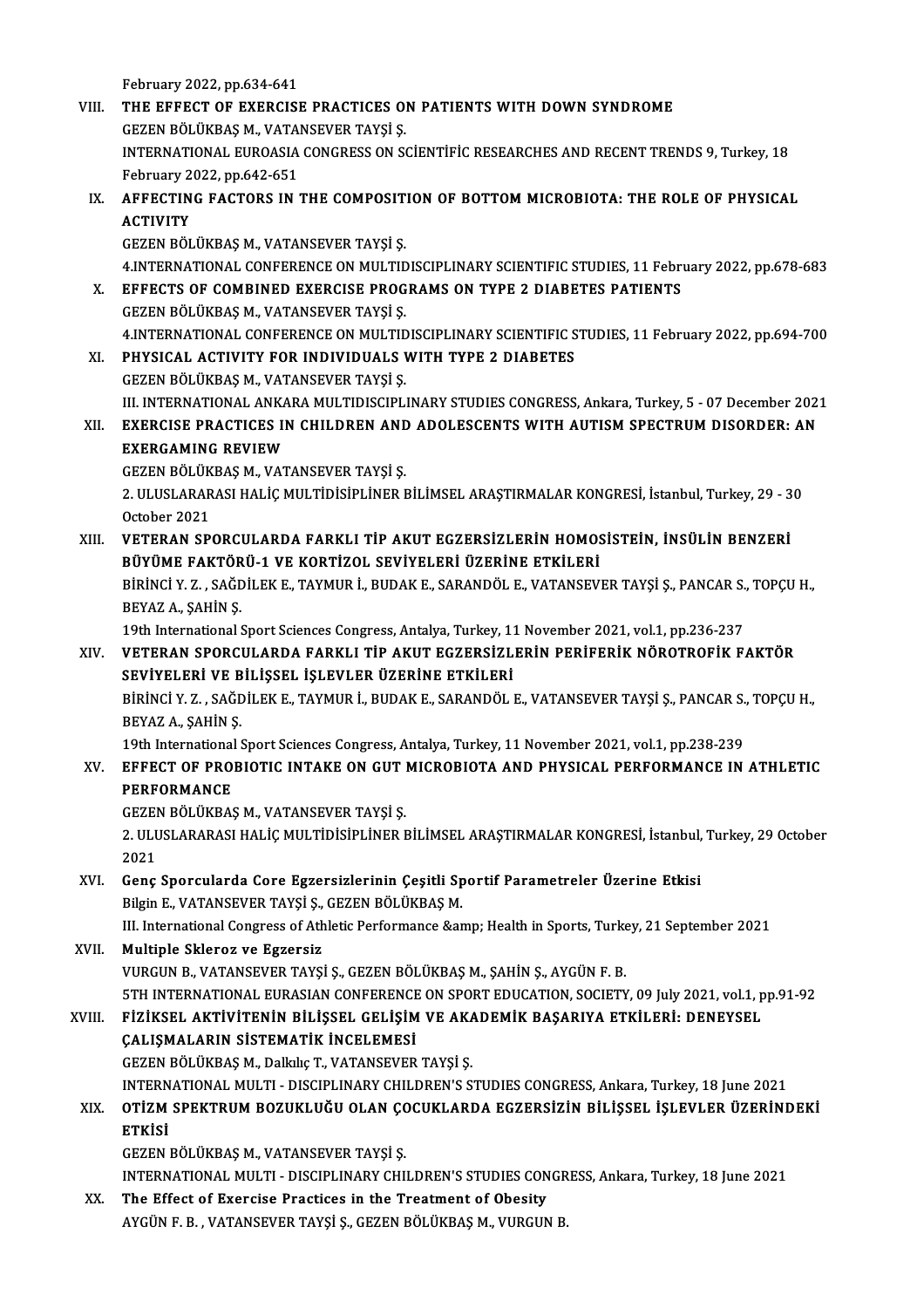| XXI.         | The 5th International Eurasia Sports, Education and Society Congress, Lviv, Ukraine, 09 July 2021<br>The Effect of Exercise Practices in Childhood Cancers |
|--------------|------------------------------------------------------------------------------------------------------------------------------------------------------------|
|              |                                                                                                                                                            |
|              | GEZEN BÖLÜKBAŞ M., VATANSEVER TAYŞİ Ş.                                                                                                                     |
|              | The 5th International Eurasia Sports, Education and Society Congress, Lviv, Ukraine, 09 July 2021                                                          |
| XXII.        | The Relationship between Exercise and Gut Microbiota in Neurodegenerative Diseases<br>GEZEN BÖLÜKBAŞ M., VATANSEVER TAYŞİ Ş.                               |
|              | The 5th International Eurasia Sports, Education and Society Congress, Lviv, Ukraine, 09 July 2021                                                          |
| XXIII.       | Effects on Exercise Approaches and Physical Fitness Parameters in Multiple Sclerosis Patients                                                              |
|              | VURGUN B., VATANSEVER TAYŞİ Ş., GEZEN BÖLÜKBAŞ M., ŞAHİN Ş., AYGÜN F. B.                                                                                   |
|              | The 5th International Eurasia Sports, Education and Society Congress, Lviv, Ukraine, 09 July 2021                                                          |
| <b>XXIV</b>  | Evde Karantina Döneminin Beslenme Alışkanlıkları ve Psikolojik Durum Üzerine Etkilerinin                                                                   |
|              | <i>incelenmesi</i>                                                                                                                                         |
|              | Kaya E., VATANSEVER TAYŞİ Ş., Kadakal E., Kaya Y., GEZEN BÖLÜKBAŞ M.                                                                                       |
|              | ERPA International Congresses on Education, Sakarya, Turkey, 03 June 2021                                                                                  |
| XXV.         | Farklı Egzersiz Programlarının Nörodejeneratif Hastalığı Olan Bireyler Üzerindeki Etkisi: Multipl                                                          |
|              | Skleroz Incelemesi                                                                                                                                         |
|              | GEZEN BÖLÜKBAŞ M., VATANSEVER TAYŞİ Ş.                                                                                                                     |
|              | ERPA International Congresses on Education, Sakarya, Turkey, 03 June 2021                                                                                  |
| XXVI.        | Sağlıklı, Fazla Kilolu ve Obez Bireylerde, Egzersizin İştah Düzenleyici Hormonlar Üzerine Etkileri:                                                        |
|              | <b>Sistematik Derleme</b>                                                                                                                                  |
|              | AKBAŞ G., VATANSEVER TAYŞİ Ş.                                                                                                                              |
|              | ERPA International Congresses on Education 2 0 2 1, Sakarya, Turkey, 03 June 2021                                                                          |
| XXVII.       | COVID-19 pandemi döneminde üniversite öğrencilerinin fiziksel aktivite düzeyi ile yaşam kalitesi                                                           |
|              | ilişkisinin incelenmesi                                                                                                                                    |
|              | GEZEN BÖLÜKBAŞ M., YILDIZ N., VATANSEVER TAYŞİ Ş.                                                                                                          |
|              | 13. ULUSAL SPOR BİLİMLERİ ÖĞRENCİ KONGRESİ, Kastamonu, Turkey, 27 May 2021                                                                                 |
| XXVIII.      | 65 yaş ve üzeri bireylerde fiziksel aktivite düzeyinin çeşitli değişkenler açısından incelenmesi (bursa                                                    |
|              | ili örneği)                                                                                                                                                |
|              | GEZEN BÖLÜKBAŞ M., VATANSEVER TAYŞİ Ş., ÖZKINACI F., KUTLU F.                                                                                              |
|              | 13. ULUSAL SPOR BİLİMLERİ ÖĞRENCİ KONGRESİ, Kastamonu, Turkey, 27 May 2021                                                                                 |
| XXIX.        | Menisküs yaralanması olan yetişkin bireylerde su içi ve ev tabanlı egzersizlerin fiziksel ve sağlık ile                                                    |
|              | ilişkili bazı parametreler üzerindeki etkisi                                                                                                               |
|              | GEZEN BÖLÜKBAŞ M., ÇALIŞKAN D., GÜNGÖR A. K. , VATANSEVER TAYŞİ Ş.                                                                                         |
|              | 13. ULUSAL SPOR BİLİMLERİ ÖĞRENCİ KONGRESİ, Kastamonu, Turkey, 27 May 2021                                                                                 |
| XXX.         | COVID-19 pandemi sürecinde fiziksel aktivite düzeyinin psikolojik sağlamlık ve koronavirüs                                                                 |
|              | anksiyetesi üzerindeki etkisi                                                                                                                              |
|              | GEZEN BÖLÜKBAŞ M., KIRAK B., VATANSEVER TAYŞİ Ş.                                                                                                           |
|              | 13. ULUSAL SPOR BİLİMLERİ ÖĞRENCİ KONGRESİ, Kastamonu, Turkey, 27 May 2021                                                                                 |
| XXXI.        | AKTIF KANSER TEDAVISI GÖRMEKTE OLAN YETIŞKINLER İÇIN EGZERSIZ YAKLAŞIMLARI                                                                                 |
|              | GEZEN BÖLÜKBAŞ M., VATANSEVER TAYŞİ Ş.                                                                                                                     |
|              | 4. Uluslararası Herkes İçin Spor Kongresi, Ankara, Turkey, 22 May 2021                                                                                     |
| <b>XXXII</b> | Fiziksel aktivitenin adölesanlarda depresyon ve stres üzerindeki etkileri                                                                                  |
|              | YENİDÜNYA BULUT G., VATANSEVER TAYŞİ Ş., GEZEN BÖLÜKBAŞ M.                                                                                                 |
|              | 13. ULUSAL SPOR BİLİMLERİ ÖĞRENCİ KONGRESİ, Kastamonu, Turkey, 27 May 2021                                                                                 |
| XXXIII       | ENGELSİZ YAŞAM ÖZEL EĞİTİM VE REHABİLİTASYON MERKEZİ ÇALIŞANLARININ FİZİKSEL                                                                               |
|              | AKTİVİTEDÜZEYİ VE YAŞAM KALİTESİ ARASINDAKİ İLİŞKİNİN İNCELENMESİ                                                                                          |
|              | <b>GEZEN M., VATANSEVER S.</b>                                                                                                                             |
|              | 17. Uluslararası Spor Bilimleri Kongresi, 13 - 16 November 2019                                                                                            |
| XXXIV.       | NÖROGENEZ VE EGZERSİZ                                                                                                                                      |
|              | VATANSEVER Ş., Akalp K.<br>17. Uluslararası Spor Bilimleri Kongresi, 13 - 17 November 2019                                                                 |
|              |                                                                                                                                                            |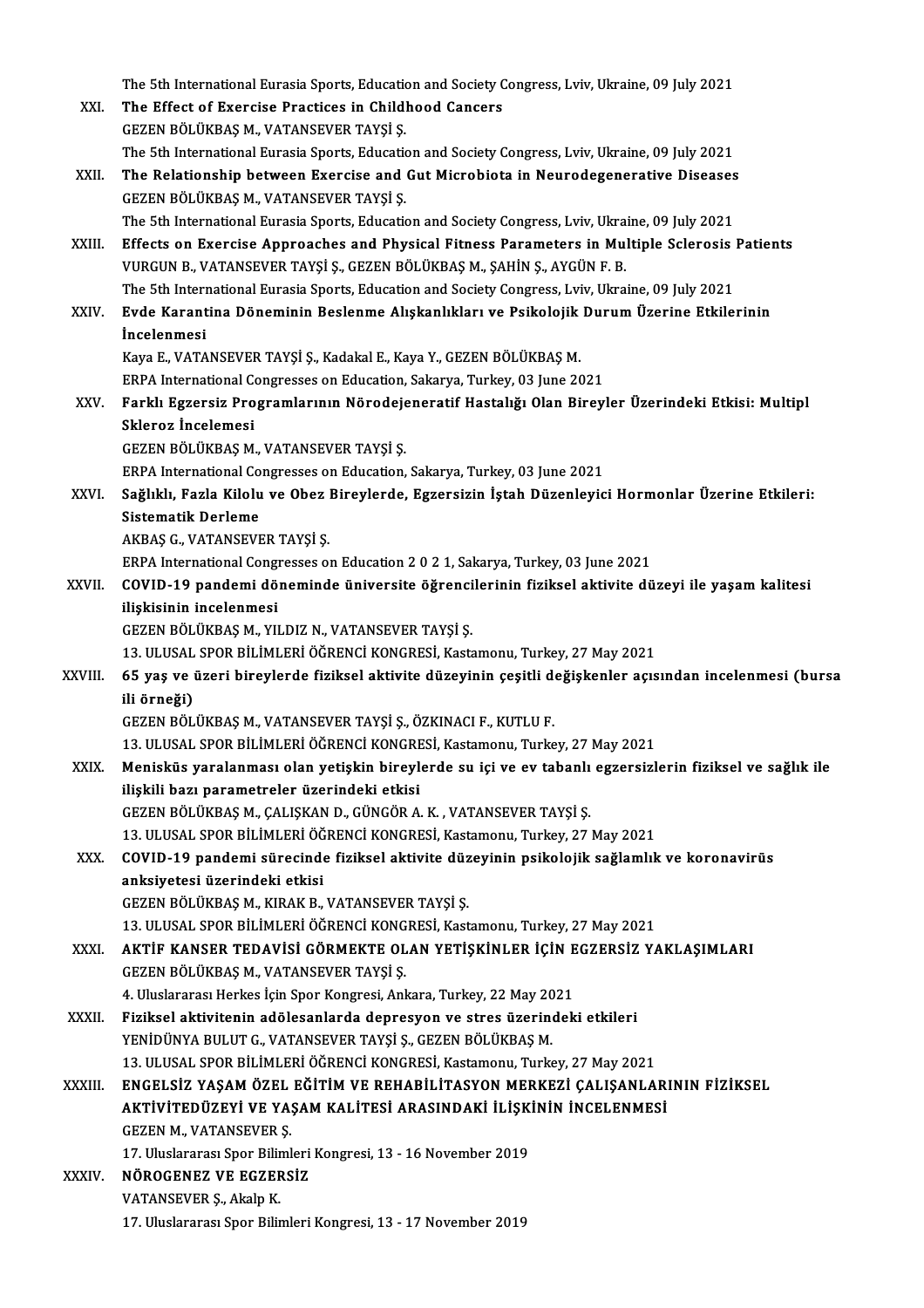| XXXV.    | KAS HİPERTROFİSİNDE UYDU HÜCRELERİN ROLÜ                                                           |
|----------|----------------------------------------------------------------------------------------------------|
|          | VATANSEVER Ş., AKALP K.                                                                            |
|          | 17. Uluslararası Spor Bilimleri Kongresi, 13 - 16 November 2019                                    |
| XXXVI.   | OKUL ÖNCESI EĞİTİME DEVAM EDEN 60-72 AYLIK ÇOCUKLARIN FİZİKSEL AKTİVİTELERE                        |
|          | KATILIMININBAZI FİZİKSEL UYGUNLUK PARAMETRELERİNE VE DİKKAT TOPLAMA BECERİLERİNE                   |
|          | ETKISINININCELENMESI                                                                               |
|          | GEZEN M., VATANSEVER Ş., GÜNGÖR A.K.                                                               |
|          | 17. Uluslararası Spor Bilimleri Kongresi, 13 - 16 November 2019                                    |
| XXXVII.  | Dallı Zincirli Amino Asitlerin Fiziksel Performansa Etkisinin İncelenmesi                          |
|          | pancar s., VATANSEVER Ş., BİRİNCİ Y. Z., TOPÇU H., ŞAHİN Ş., eroğlu m. n.                          |
|          | 16. Uluslararası Spor Bilimleri Kongresi, Antalya, Turkey, 31 October - 03 November 2018           |
| XXXVIII. | Dallı Zincirli Aminoasitlerin Mental Performansa Etkisi                                            |
|          | Pancar S., VATANSEVER S., TOPÇU H., Birinci Y., Pazarcık Y., Er T., Gökçek E., Eroğlu M. N.        |
|          | 16. International Sport Sciences Congress, 31 October - 03 November 2018                           |
| XXXIX.   | Müziğin Maksimal Koşu Performansına Ve Egzersiz Sonrası Toparlanma Hızına Etkisi                   |
|          | VATANSEVER Ş., ŞAHİN Ş., ŞENTÜRK F. C.                                                             |
|          | 16. International Sport Sciences Congres, 31 October - 03 November 2018                            |
| XL.      | YAŞLILARDA BEYİN TÜREVLİ NÖROTROFİK FAKTÖR (BDNF) ÜZERİNE FİZİKSEL EGZERSİZİNETKİSİ:               |
|          | DENEYSEL ÇALIŞMALARIN SİSTEMATİK DERLEMESİ                                                         |
|          | BİRİNCİ Y., ŞAHİN Ş., VATANSEVER TAYŞİ Ş.                                                          |
|          | 16th International Sport Sciences Congress, Antalya, Turkey, 31 October - 03 November 2018         |
| XLI.     | Güzel sanatlar, yabancı diller, bilgisayar-öğretim teknolojileri öğrencileri ve elit karatecilerin |
|          | reaksiyon zamanları ile akademik başarılarının karşılaştırılması                                   |
|          | ŞAHİN Ş., BİRİNCİ Y.Z., VATANSEVER Ş., Cesur N., Pancar S.                                         |
|          | 16. INTERNATIONAL SPORT SCIENCES CONGRES, 31 October - 03 November 2018                            |
| XLII.    | OKUL ÖNCESİ ÖĞRETMENLERİNDE FİZİKSEL AKTİVİTE VE YAŞAM KALİTESİ İLİŞKİSİ                           |
|          | Gezen Bölükbaş M., Vatansever Tayşi Ş.                                                             |
|          | 16. Uluslararası Spor Bilimleri Kongresi, Antalya, Turkey, 31 October - 03 November 2018, pp.834   |
| XLIII.   | The Comparison Of Finger TappingTest Scores Art, Foreign Languages, Computer-Instructional         |
|          | <b>Technology Students And Elite Karate Athletes</b>                                               |
|          | ŞAHİN Ş., BİRİNCİ Y., SAĞDİLEK E., VATANSEVER Ş., PANCAR S., ŞAHİN E., KIZILTAN E.                 |
|          | ISERD 128 th.INTERNATIONAL CONFERENCE, ZURICH, SWISS, 16 - 17 August 2018                          |
| XLIV.    | The Comparison Of Mental Rotation Performances And Academic Achievements Of Art, Foreign           |
|          | Languages, Computer-Instructional Technology Students And Elite Karate Athletes                    |
|          | ŞAHİN E., ŞAHİN Ş., VATANSEVER Ş., SAĞDİLEK E., KIZILTAN E., BİRİNCİ Y.                            |
|          | ISERD 128 th.INTERNATIONAL CONFERENCE, ZURICH, SWISS, 16 - 17 August 2018                          |
| XLV.     | Koçluk Desteği Alan Üniversite Öğrencilerinin Yılmazlık Düzeylerinin İncelenmesi                   |
|          | ÖZEN G., VATANSEVER Ş., BOSTANCI T. G.                                                             |
|          | "Dünya Spor Bilimleri Araştırmaları Kongresi', 23 - 26 November 2017, pp.357                       |
| XLVI.    | Elit ergenlik öncesi kadın cimnastikçilerde GH ve IGF-1 hormon konsantrasyonlarının farklı         |
|          | antrenman dönemlerine göre değişimi                                                                |
|          | Güler Yılmaz M., KARLI Ü., BUĞDAYCI G., VATANSEVER Ş., SÖZBİR K., AYDIN K.                         |
|          | 15th International Sport Science Congress, Antalya, Turkey, 15 - 18 November 2017, pp.704-705      |
| XLVII.   | Coreelation Of Success And Balance in Bocce Sport                                                  |
|          | Gemi T. M., VATANSEVER S.                                                                          |
|          | 15. Uluslararsı Spor Bilimleri Kongresi, 15 - 18 November 2017                                     |
| XLVIII.  | <b>Effect of Exercise on Hunger</b>                                                                |
|          | VATANSEVER Ş., DEMİREL N., KORKMAZ N.                                                              |
|          | 15th International Sports Sciences Congress, 15 - 18 November 2017                                 |
| XLIX.    | Effect Of Acute Chronic Exercise On Employee, Nutrition Ghreline Hormone                           |
|          | Gezen M., VATANSEVER Ş.                                                                            |
|          |                                                                                                    |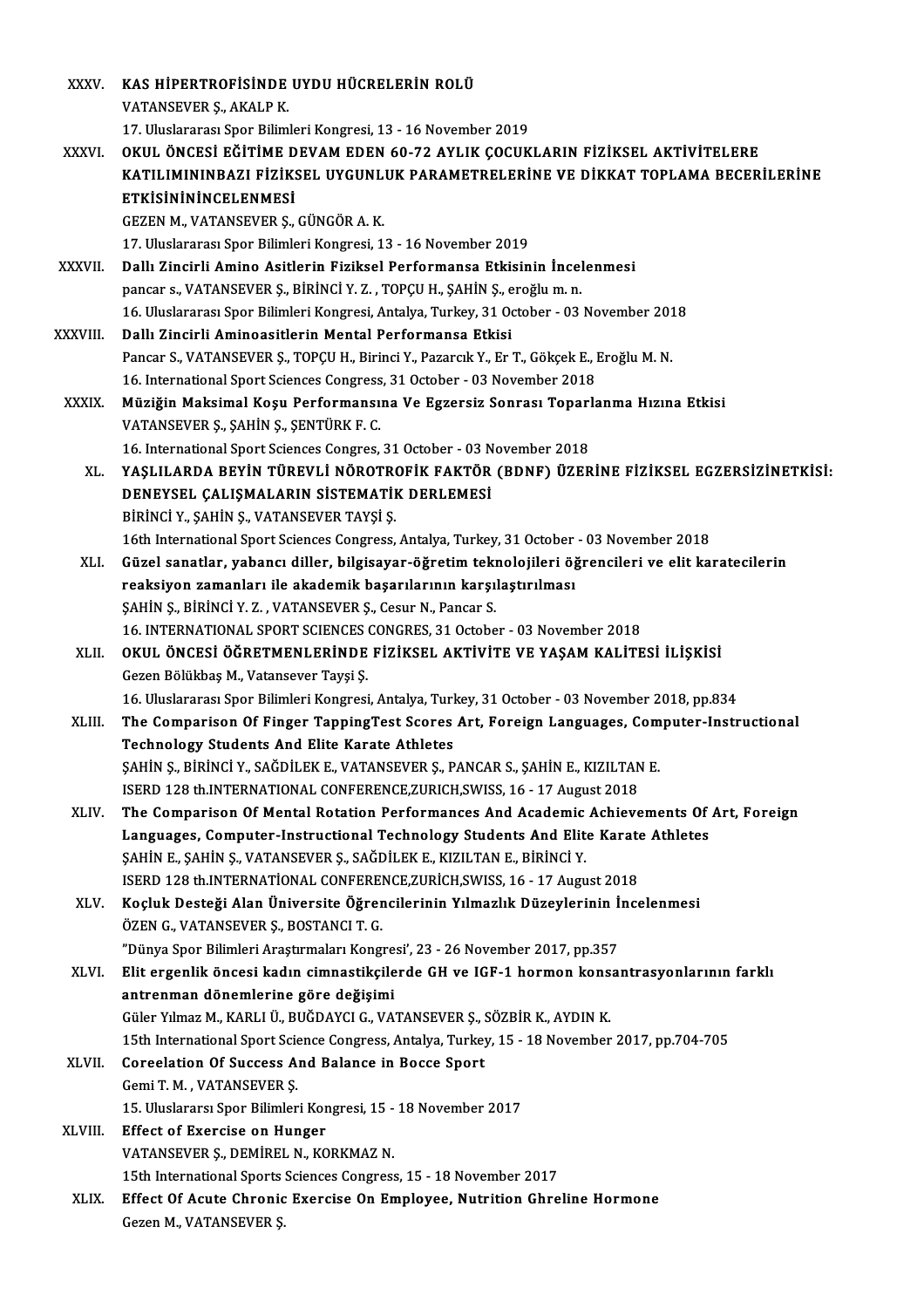15. Uluslararsı Spor Bilimleri Kongresi, 15 - 18 November 2017

- 15. Uluslararsı Spor Bilimleri Kongresi, 15 18 November 2017<br>L. The Assessment of ACTN3 Gene among Amateur Fitness Athletes in terms of Prevelance<br>Zit ELLE EROČLU O VATANSEVER S. NALRANT A 15. Uluslararsı Spor Bilimleri Kongresi, 15 - 18 Nove<br>The Assessment of ACTN3 Gene among Amate<br>ZİLELİ R., EROĞLU O., VATANSEVER Ş., NALBANT A. The Assessment of ACTN3 Gene among Amateur Fitness A<br>ZİLELİ R., EROĞLU O., VATANSEVER Ş., NALBANT A.<br>XV. Uluslararası Spor Bilimleri Kongresi, 15 - 18 November 2017<br>Orta Ösretim Ösrengilerinin Fizikasl Aktivite Düzeyleriyl XV. Uluslararası Spor Bilimleri Kongresi, 15 - 18 November 2017
- ZİLELİ R., EROĞLU O., VATANSEVER Ş., NALBANT A.<br>XV. Uluslararası Spor Bilimleri Kongresi, 15 18 November 2017<br>LI. Orta Ögretim Ögrencilerinin Fiziksel Aktivite Düzeyleriyle Akademek Güdüleme Düzeylerinin<br>İncelenmesi İncelenmesi<br>KORKMAZ N., Pancar S., Alparslan T., VATANSEVER Ş.<br>15. Uluslararası Spor Bilimleri Kongresi, Antalya, Turkey, 15 - 18 November 2017<br>FEEECT OF EXERCISE ON APRETITE RECIJI ATINC HORMONES DIJRINCDI

KORKMAZ N., Pancar S., Alparslan T., VATANSEVER Ş.

LII. EFFECT OF EXERCISE ON APPETITE-REGULATING HORMONES DURINGDIFFERENT TRAINING<br>PERIODS OF ELITE PRE-PUBERTAL FEMALE GYMNASTS 15. Uluslararası Spor Bilimleri Kongresi, Antalya, Turkey, 15 - 1:<br>EFFECT OF EXERCISE ON APPETITE-REGULATING HORM<br>PERIODS OF ELITE PRE-PUBERTAL FEMALE GYMNASTS<br>Cüler Yılmaz M. KARLLÜ, RUČDAYCLC, VATANSEVER S. SÖZR Güler Yılmaz M., KARLI Ü., BUĞDAYCI G., VATANSEVER Ş., SÖZBİR K. THE INTERNATIONAL BALKAN CONFERENCE IN SPORT SCIENCES, Bursa, Turkey, 21 - 23 May 2017, pp.296

LIII. REKREASYONEL AMAÇLI SPOR KOMPLEKSİ KULLANIMINI GÜDÜLEYENFAKTÖRLERİN FARKLI THE INTERNATIONAL BALKAN CONFERENCE<br>REKREASYONEL AMAÇLI SPOR KOMPLEK<br>DEĞİŞKENLER AÇISINDAN İNCELENMESİ<br>ÖZEN C. TEKİN N. VATANEEVER S REKREASYONEL AMAÇLI SPOR<br>DEĞİŞKENLER AÇISINDAN İNCE<br>ÖZEN G., TEKİN N., VATANSEVER Ş.<br>The International Ballan Conferenc DEĞİŞKENLER AÇISINDAN İNCELENMESİ<br>ÖZEN G., TEKİN N., VATANSEVER Ş.<br>The International Balkan Conference in Sport Sciences, 21 - 23 May 2017<br>Sub. Elit Kodın Maga Tanissilerin Görsel ve İsitasl Baskajyan Zamı

ÖZEN G., TEKİN N., VATANSEVER Ş.<br>The International Balkan Conference in Sport Sciences, 21 - 23 May 2017<br>LIV. Sub-Elit Kadın Masa Tenisçilerin Görsel ve İşitsel Reaksiyon Zamanlarının İncelenmesi<br>BASTIK C., SAĞDİLEK E., SA The International Balkan Conference in Sport Sciences, 21 - 23<br>Sub-Elit Kadın Masa Tenisçilerin Görsel ve İşitsel Reaks<br>BASTIK C., SAĞDİLEK E., ŞAHİN Ş., VATANSEVER Ş., TUTKUN E.<br>4 Huskanana Balkan Spor Bilimleri Kongresi, Sub-Elit Kadın Masa Tenisçilerin Görsel ve İşitsel Reaksiyon Zamanlarının İnc<br>BASTIK C., SAĞDİLEK E., ŞAHİN Ş., VATANSEVER Ş., TUTKUN E.<br>4 Uluslararası Balkan Spor Bilimleri Kongresi, Bursa, Turkey, 21 - 23 May 2017, pp.51

BASTIK C., SAĞDİLEK E., ŞAHİN Ş., VATANSEVER Ş., TUTKUN E.<br>4 Uluslararası Balkan Spor Bilimleri Kongresi, Bursa, Turkey, 21 - 23 May 2017, pp.517<br>LV. iki günlük maceraya dayalı açık alan eğitimin yönetsel becerilerin g 4 Uluslarara<br><mark>iki günlük</mark><br>inclenmesi<br>ÖZEN C. val iki günlük maceraya dayalı açık a<br>inclenmesi<br>ÖZEN G., yalçın h. b. , VATANSEVER Ş.<br>4. The international Balkan Conferenc inclenmesi<br>ÖZEN G., yalçın h. b. , VATANSEVER Ş.<br>4. The international Balkan Conference in sport Science, 21 - 23 May 2017<br>Crossfit antronman modellari ve etkileri

- ÖZEN G., yalçın h. b. , VATANSEVER Ş.<br>4. The international Balkan Conference in sport S<br>LVI. Crossfit antrenman modelleri ve etkileri<br>VATANSEVER Ş., serkan p., ÖZEN G., KESKİN K. C. 4. The international Balkan Conference in sport S<br>Crossfit antrenman modelleri ve etkileri<br>VATANSEVER Ş., serkan p., ÖZEN G., KESKİN K. C.<br>4. The international Ballian Conference in sport S Crossfit antrenman modelleri ve etkileri<br>VATANSEVER Ş., serkan p., ÖZEN G., KESKİN K. C.<br>4. The international Balkan Conference in sport Science, 21 - 23 May 2017<br>Türk Bilek Güressilerde ACE Ceninin Sportif Berformans Asıs
- LVII. Türk Bilek Güreşçilerde ACE Geninin Sportif Performans Açısından Değerlendirilmesi<br>ZİLELİ R., EROĞLU O., VATANSEVER Ş., Nalbant M. A., DİKER G., ÖZKAMÇI H. 4. The international Balkan Conference in sport Science, 21 - 23 May 2017<br>Türk Bilek Güreşçilerde ACE Geninin Sportif Performans Açısından<br>ZİLELİ R., EROĞLU O., VATANSEVER Ş., Nalbant M. A. , DİKER G., ÖZKAMÇI H.<br>The Inter Türk Bilek Güreşçilerde ACE Geninin Sportif Performans Açısında<br>ZİLELİ R., EROĞLU O., VATANSEVER Ş., Nalbant M. A. , DİKER G., ÖZKAMÇI<br>The International Balkan Conference in Sport Sciences, 21 - 23 May 2017<br>Eggensirin nöne
- LVIII. Egzersizin nörogenezis üzerine etkisi<br>VATANSEVER Ş., birinci y. z., pancar s. The International Balkan Conference in<br>Egzersizin nörogenezis üzerine et<br>VATANSEVER Ş., birinci y. z. , pancar s.<br>4. The international Ballian Conference Egzersizin nörogenezis üzerine etkisi<br>VATANSEVER Ş., birinci y. z. , pancar s.<br>4. The international Balkan Conference in sport Science, 21 - 23 May 2017<br>Iki günlük masaraya dayalı asık alan ağıtımının vönetsel basariları

# LIX. İki günlükmaceraya dayalı açık alan eğitiminin yönetsel becerilerin gelişimi üzerine etkisinin 4. The interna<br>İki günlük m<br>incelenmesi<br>ÖZEN C. YAL

ÖZEN G., YALÇIN H. B., VATANSEVER Ş.

Uluslararası Balkan Spor Bilimleri Kongresi, Bursa, Turkey, 21 May - 23 November 2017, pp.408

ÖZEN G., YALÇIN H. B. , VATANSEVER Ş.<br>Uluslararası Balkan Spor Bilimleri Kongresi, Bursa, Turkey, 21 May - 23 November 2017, p<br>LX. ERKEKLERDE DENGE VE KOORDİNASYON ARASINDAKİ İLİŞKİNİN İNCELENMESİ pancar s., VATANSEVER Ş., ÖLÇÜCÜ B., ŞAHİN Ş.<br>The International Balkan Conference in Sport Sciences, Bursa, Turkey, 21 May 2017, vol.1 ERKEKLERDE DENGE VE KOORDINASYON ARASINDAKI ILIŞKININ INCELENMESI<br>pancar s., VATANSEVER Ş., ÖLÇÜCÜ B., ŞAHIN Ş.<br>The International Balkan Conference in Sport Sciences, Bursa, Turkey, 21 May 2017, vol.1<br>Agute Exergise Pernan

#### LXI. Acute Exercise Responses on Hunger Healthy Man VATANSEVER Ş., ÖZEN G., TUTKUN E., Sönmez Tiryaki G. Acute Exercise Responses on Hunger Healthy Man<br>VATANSEVER Ş., ÖZEN G., TUTKUN E., Sönmez Tiryaki G.<br>The International Balkan Conference in Sport Science, Bursa, Turkey, 21 - 23 May 2017, pp.319<br>10.11 vas futbol altvanı spo VATANSEVER Ş., ÖZEN G., TUTKUN E., Sönmez Tiryaki G.<br>The International Balkan Conference in Sport Science, Bursa, Turkey, 21 - 23 May 201<br>LXII. 10-11 yaş futbol altyapı sporcularının reaksiyon zamanlarının İncelenmesi<br>SAHİ

- The International Balkan Conference in Sport Science, Bursa, Turkey, 21<br>10-11 yaş futbol altyapı sporcularının reaksiyon zamanlarının İ<br>ŞAHİN Ş., SAĞDİLEK E., Öztürk T., TUTKUN E., VATANSEVER Ş., Öztürk A.<br>Uluslararası Bal 10-11 yaş futbol altyapı sporcularının reaksiyon zamanlarının İncelenmesi<br>ŞAHİN Ş., SAĞDİLEK E., Öztürk T., TUTKUN E., VATANSEVER Ş., Öztürk A.<br>Uluslararası Balkan Kongresi, 21 - 23 May 2017, pp.539
- LXIII. Profesyonel Kadın Voleybolcularda 8 Haftalık Antrenmanların Bazı Kan Parametreleri Üzerine Etkisi Dilek U., TUTKUN E., VATANSEVER Ş. Profesyonel Kadın Voleybolcularda 8 Haftalık Antrenmanların Bazı Kan Parametrele<br>Dilek U., TUTKUN E., VATANSEVER Ş.<br>The International Balkan Conference in Sport Science, Bursa, Turkey, 21 - 23 May 2017, pp.249<br>Vüzme Bransı

Dilek U., TUTKUN E., VATANSEVER Ş.<br>The International Balkan Conference in Sport Science, Bursa, Turkey, 21 - 23 May 2017, pp.249<br>LXIV. Yüzme Branşı İle Judo Branşındaki Sporcuların Eletrokardiyografi Sonuçlarının Karşı The International Balkan Conference in Sport Scien<br>Yüzme Branşı İle Judo Branşındaki Sporcular<br>Çağlar S., TUTKUN E., Turhal S. N. , VATANSEVER Ş.<br>The International Balkan Conference ın Sport Scien Yüzme Branşı İle Judo Branşındaki Sporcuların Eletrokardiyografi Sonuçlarının Kar<br>Çağlar S., TUTKUN E., Turhal S. N. , VATANSEVER Ş.<br>The International Balkan Conference ın Sport Science, Bursa, Turkey, 21 - 23 May 2017, pp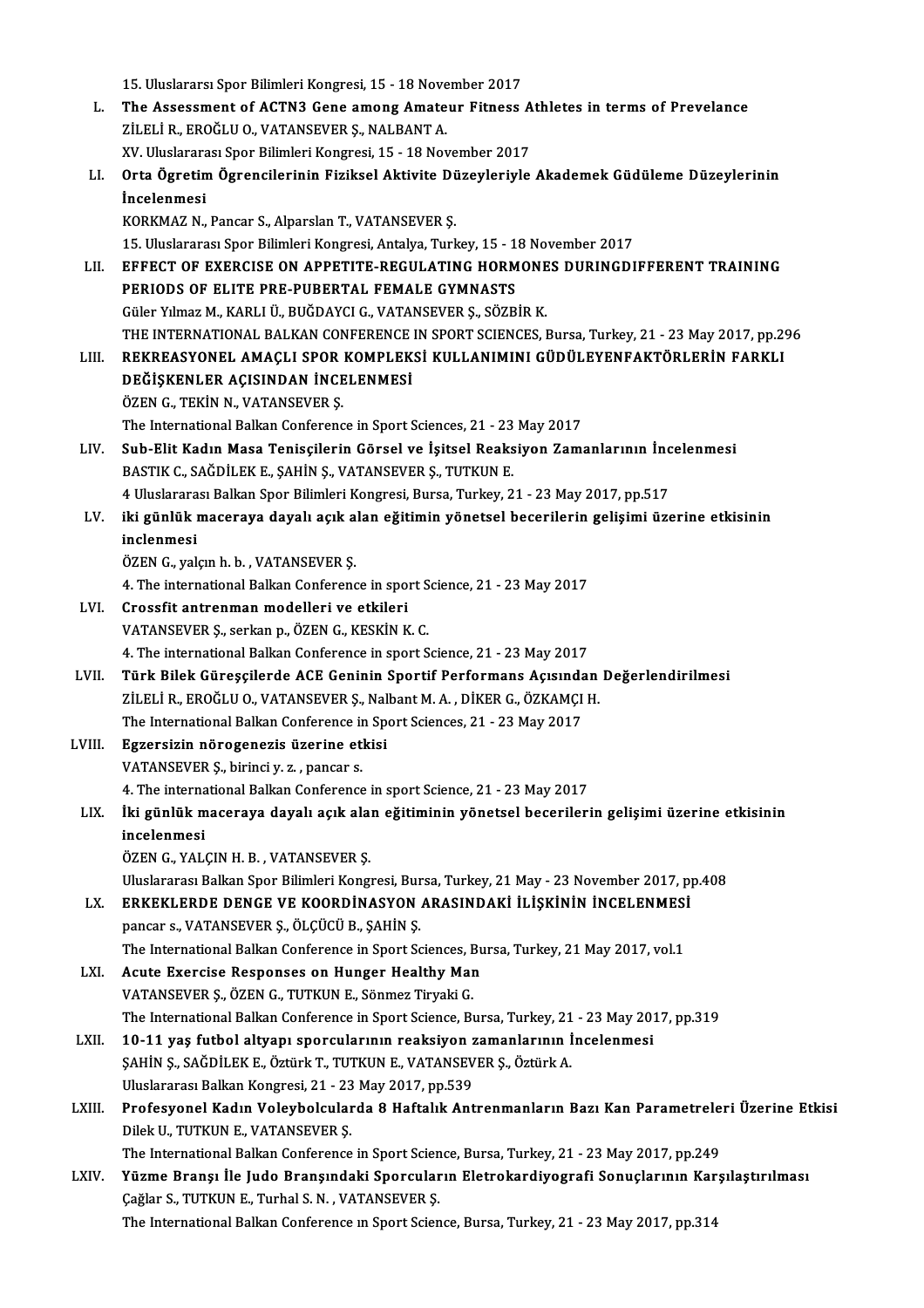| LXV.             | Prevalence of ACE Gene in Amateur Fitness Athletes                                                                                                             |
|------------------|----------------------------------------------------------------------------------------------------------------------------------------------------------------|
|                  | ZİLELİ R., EROĞLU O., VATANSEVER Ş., NALBANT A., USAÇ G.                                                                                                       |
|                  | 4th International Sport Sciences, Tourism and Recreation Congress of Students, 21 - 23 April 2017                                                              |
| LXVI.            | online marketing of spoting goods and analysis of the buying behaviors of universty students                                                                   |
|                  | TUTKUN E., POLATCAN İ., VATANSEVER Ş., ŞAHİN Ş.                                                                                                                |
|                  | International Journal of Arts and Sciences congress, viyana, Austria, 17 April 2016 - 21 April 2106                                                            |
| LXVII.           | PHYSICAL ACTIVITY LEVELS AMONG ADOLESCENTS                                                                                                                     |
|                  | VATANSEVER Ş., ÖLÇÜCÜ B., TUTKUN E., ŞAHİN Ş.                                                                                                                  |
|                  | International Journal of Arts and Sciences congress, viyana, Austria, 17 - 21 April 2016                                                                       |
| <b>LXVIII.</b>   | PREVALENCE OF OVERWEIGHT AND OBESITY IN TURKISH CHILDREN                                                                                                       |
|                  | ÖLÇÜCÜ B., VATANSEVER Ş., ŞAHİN Ş., TUTKUN E.                                                                                                                  |
|                  | International Journal of Arts and Sciences, VİYANA, Austria, 17 - 21 April 2016                                                                                |
| LXIX.            | Investigation of the village and urban individuals physical activity level in Turkey<br>ŞAHİN Ş., TUTKUN E., VATANSEVER Ş., ŞAHİN E.                           |
|                  | International Journal of Arts & Sciences (IJAS), VİYANA, Australia, 17 - 21 April 2016                                                                         |
| LXX.             | Analyzing the Nutritional Habits of Students From The Faculty Of SportSciences Case Of Ataturk                                                                 |
|                  | University                                                                                                                                                     |
|                  | DEMIREL N., ATASEVER M., VATANSEVER S.                                                                                                                         |
|                  | International Congress on Food of Animal Origin, 10 - 13 November 2016                                                                                         |
| LXXI.            | Effect of High Altitude Climbing on Anxiety Level                                                                                                              |
|                  | ÖZEN G., VATANSEVER Ş.                                                                                                                                         |
|                  | 2nd International Conference onSocial Sciences and Education Research, 4 - 06 November 2016                                                                    |
| LXXII.           | Examining the Effect of Artificial Wall Climbing as a Leisure Time Activityon Undergraduate s                                                                  |
|                  | <b>Problem Solving Skills</b>                                                                                                                                  |
|                  | ÖZEN G., VATANSEVER Ş.                                                                                                                                         |
|                  | 2nd International Conference onSocial Sciences and Education Research, 4 - 06 November 2016                                                                    |
| <b>LXXIII.</b>   | EEFECT OF EIGHT WEEK RESISTANCE TRAINING ON APELIN                                                                                                             |
|                  | VATANSEVER Ş., ÖLÇÜCÜ B., ŞAHİN Ş.                                                                                                                             |
| <b>LXXIV</b>     | INTERNATIONAL BALKAN CONFERENCE IN SPORT SCIENCES, TETOVA, Macedonia, 27 - 28 May 2016<br>OBESTATIN GHRELIN AND LEPTIN HORMINES RESPONSES TO EXERCISE IN WOMEN |
|                  | ÖLÇÜCÜ B., VATANSEVER Ş.                                                                                                                                       |
|                  | INTERNATIONAL BALKAN CONFERENCE IN SPORT SCIENCES, TETOVA, Macedonia, 27 - 28 May 2016                                                                         |
| <b>LXXV</b>      | Appetite Regulatory Hormone Responses to Resistance Exercise in Male                                                                                           |
|                  | VATANSEVER Ş., ÖNER S., TİRYAKİ SÖNMEZ G.                                                                                                                      |
|                  | 14th International Sport Sciences Congress, 1 - 04 November 2016                                                                                               |
| LXXVI.           | The Assessment of ACTN3 Gene among Turkish Arm Wrestlers in terms of Sportive Performance                                                                      |
|                  | ZİLELİ R., EROĞLU O., ÖZKAMÇI H., DİKER G., NALBANT A., KAYA H., ÇELEN M., VATANSEVER Ş.                                                                       |
|                  | 14th International Sport Sciences Congress, 1 - 04 November 2016                                                                                               |
| LXXVII.          | Analysis of reaction times of computer gamers table tennis players and those who don t play                                                                    |
|                  | computer games                                                                                                                                                 |
|                  | ŞAHİN Ş., BİRİNCİ Y., ŞAHİN S., VATANSEVER Ş.                                                                                                                  |
|                  | 3. International Balkan conference in sports science, TETOVA, Macedonia, 27 - 28 May 2016                                                                      |
| <b>LXXVIII</b> . | OBESTATIN GHRELIN AND LEPTIN HORMONES RESPONSES TO EXERCISE IN WOMEN                                                                                           |
|                  | ÖLÇÜCÜ B., VATANSEVER Ş.                                                                                                                                       |
|                  | International Balkan Conferance in Sport Science, 27 - 28 May 2016                                                                                             |
| <b>LXXIX</b>     | Analysis of reaction times of computer gamers, table tennis players and those who don'xxt play                                                                 |
|                  | computer games<br>ŞAHİN Ş., birinci y., ŞAHİN E., VATANSEVER TAYŞİ Ş.                                                                                          |
|                  | 3. International Balkan conference in sports science, TETOVA, 27 - 28 May 2016                                                                                 |
| <b>LXXX</b>      | ONLINE MARKETING OF SPORTING GOODS AND ANALYSIS OF THE BUYING BEHAVIORS OF                                                                                     |
|                  | UNIVERSITY STUDENTS                                                                                                                                            |
|                  |                                                                                                                                                                |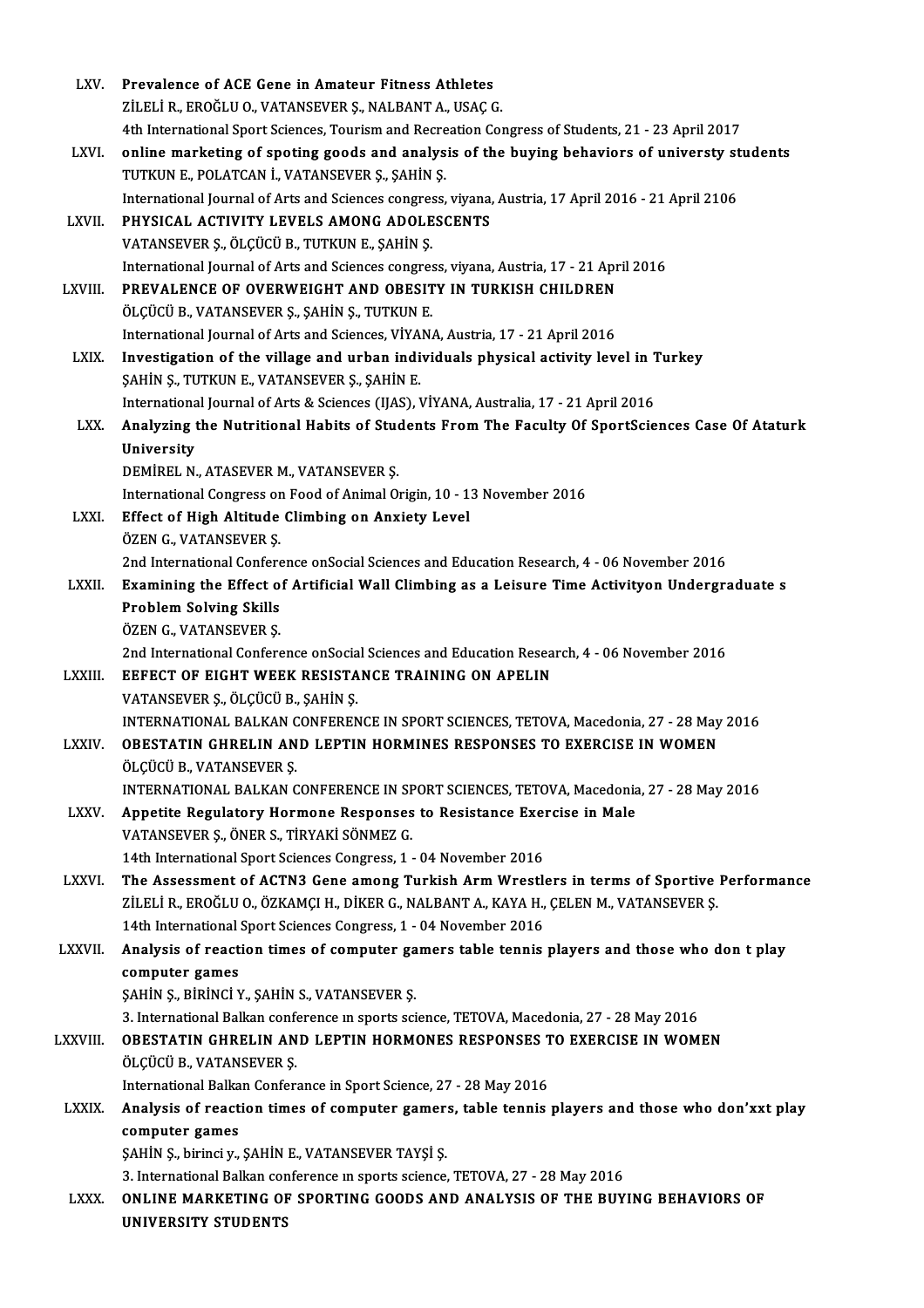TUTKUNE.,POLATCANİ.,VATANSEVERŞ.,ŞAHİNŞ.

Conference of the International Journal of Arts and Sciences, Viyana, Austria, 17 - 26 April 2016

- TUTKUN E., POLATCAN İ., VATANSEVER Ş., ŞAHİN Ş.<br>Conference of the International Journal of Arts and Sciences, Viyana, Austria, 17 26 April 2<br>LXXXI. Investigation of the village and urban individual s physical activity le Conference of the International Journal of Arts and<br>Investigation of the village and urban indi<br>SAHİN S., TUTKUN E., VATANSEVER S., SAHİN E. Investigation of the village and urban individual s physical activity lev<br>SAHİN Ş., TUTKUN E., VATANSEVER Ş., ŞAHİN E.<br>International Journal of Arts and Sciences, Viyana, Australia, 17 - 21 April 2016<br>Anline Marketing of S SAHIN S., TUTKUN E., VATANSEVER S., SAHIN E.<br>International Journal of Arts and Sciences, Viyana, Australia, 17 - 21 April 2016<br>LXXXII. online Marketing of Sporting Goods and Analysis of The Buying Behaviors of Universi
- International Journal of Arts and Sciences, Viyana, Australia, 17 21 April 2016<br>
online Marketing of Sporting Goods and Analysis of The Buying Behav<br>
TUTKUN E., POLAT İ., VATANSEVER Ş., ŞAHİN Ş.<br>
conference of the intern online Marketing of Sporting Goods and Analysis of The Buying Behav<br>TUTKUN E., POLAT İ., VATANSEVER Ş., ŞAHİN Ş.<br>conference of the international journal of arts and sciences, 17 - 21 April 2016<br>The effects of Cumnastics an
- LXXXIII. The effects of Gymnastics and Whole Body Vibration Exercises on Some Physical Fitness Parameters conference of the international journal of arts and sciences, 17 - 21 April 2016<br>The effects of Gymnastics and Whole Body Vibration Exercises on Some Physical Fitn<br>DEMİREL N., tiryaki sönmez G., VATANSEVER Ş., ŞAM C. T. , The effects of Gymnastics and Whole Body Vibration Exercises on Some Physical Fitn<br>DEMİREL N., tiryaki sönmez G., VATANSEVER Ş., ŞAM C. T. , KAYA F., ERZEYBEK M. S. , ÖLÇÜCÜ B.<br>sixth Intefnational Corife(ence orİ Sporland DEMIREL N., tiryaki sönmez G., VATANSEVER Ş., ŞAM C. T.<br>sixth Intefnational Corife (ence or I Sport and society and the<br>LXXXIV. Obestatin Response To Resistance Exercise in Male<br>VATANSEVER S. ÖLGÜÇÜ B. TİRVAKİ SÖNMEZ G. SE
- sixth Intefnational Corife(ence orl Sporl and soc|ety and the sport afid society, 30 31 July 2015<br>Obestatin Response To Resistance Exercise in Male<br>VATANSEVER Ş., ÖLÇÜCÜ B., TİRYAKİ SÖNMEZ g., SEDA Ö. Obestatin Response To Resistance Exercise in Male<br>VATANSEVER Ș., ÖLÇÜCÜ B., TİRYAKİ SÖNMEZ g., SEDA Ö.<br>4th International Conference on Science Culture and Sports., 22 - 26 May 2015<br>Effect of Aqute Exercise on Hunger in Hee VATANSEVER Ș., ÖLÇÜCÜ B., TİRYAKİ SÖNMEZ g., SEDA Ö.<br>4th International Conference on Science Culture and Sports., 2<br>LXXXV. Effect of Acute Exercise on Hunger in Healthy Woman
- 4th International Conference on Science Culture and S<br>Effect of Acute Exercise on Hunger in Healthy V<br>ÖLÇÜCÜ B., VATANSEVER Ş., TiryakiSönmez G., Önel s.<br>4th International Conference on Science Culture and S Effect of Acute Exercise on Hunger in Healthy Woman<br>ÖLÇÜCÜ B., VATANSEVER Ş., TiryakiSönmez G., Önel s.<br>4th International Conference on Science Culture and Sports., 22 - 26 May 2015<br>Chrolin And Lontin Hormones Beenonses To
- ÖLÇÜCÜ B., VATANSEVER Ş., TiryakiSönmez G., Önel s.<br>4th International Conference on Science Culture and Sports., 22 26 May 2015<br>LXXXVI. Ghrelin And Leptin Hormones Responses To Acute Exercise İn Overweight Woman<br>VATANSEV 4th International Conference on Science (<br>Ghrelin And Leptin Hormones Respo<br>VATANSEVER Ș., ÖLÇÜCÜ B., DEMİREL N.<br>International Ballran Sport Sciences Cong Ghrelin And Leptin Hormones Responses To Acute Exercise In<br>VATANSEVER Ş., ÖLÇÜCÜ B., DEMİREL N.<br>International Balkan Sport Sciences Congress IBSSC, 3 - 06 May 2015<br>Chrelin and Lentin Hermones Responses to Asute Exercise in
- LXXXVII. Ghrelin and Leptin Hormones Responses to Acute Exercise inOverweight Woman VATANSEVER S., ÖLÇÜCÜ B., DEMIREL N. International Balkan Sport Sciences Cong<br>Ghrelin and Leptin Hormones Respo<br>VATANSEVER Ș., ÖLÇÜCÜ B., DEMİREL N.<br>9 International Balkan Sport Sciences Cor Ghrelin and Leptin Hormones Responses to Acute Exerci<br>VATANSEVER Ș., ÖLÇÜCÜ B., DEMİREL N.<br>8 Intarnational Balkan Sport Sciences Congres, 3 - 06 May 2015<br>Defining The Physical Activity Levels Of University Stude VATANSEVER Ş., ÖLÇÜCÜ B., DEMİREL N.<br>8 Intarnational Balkan Sport Sciences Congres, 3 - 06 May 2015<br>LXXXVIII. Defining The Physical Activity Levels Of University Students<br>ÖLCÜ B. VATANSEVER S
- 8 Intarnational Balkan Sport<br>Defining The Physical Ac<br>ÖLÇÜCÜ B., VATANSEVER Ş.<br>Intarnational Balkan Sport S Defining The Physical Activity Levels Of University Stude<br>ÖLÇÜCÜ B., VATANSEVER Ş.<br>Intarnational Balkan Sport Sciences Congress, 3 - 06 May 2015<br>The Belationship Between Anthronometris and Physical

Intarnational Balkan Sport Sciences Congress, 3 - 06 May 2015

ÖLÇÜCÜ B., VATANSEVER Ș.<br>Intarnational Balkan Sport Sciences Congress, 3 - 06 May 2015<br>LXXXIX. The Relationship Between Anthropometric and Physical Fitness Factors in Turkish and Iranian 10 14<br>Age Boys Age Boys<br>DEMİREL N., EBRAHİM N., VATANSEVER Ş.<br>International Congress on Physical Education and Sport Sciences, 19 - 20 February 2015<br>The Belationabin between Anthronometrie and Physical Eitness Festors in thes

DEMİREL N., EBRAHİM N., VATANSEVER Ş.

DEMIREL N., EBRAHIM N., VATANSEVER Ş.<br>International Congress on Physical Education and Sport Sciences, 19 - 20 February 2015<br>XC. The Relationship between Anthropometric and Physical Fitness Factors in thecold region of Tur International Congress on Physi<br>The Relationship between Aft<br>and Iranian 10 14 Age Boys<br>PEMIPEL N. obrobim n. VATAN The Relationship between Anthropol<br>and Iranian 10 14 Age Boys<br>DEMİREL N., ebrahim n., VATANSEVER Ş.<br>8 international congrees of physical educe 8 and Iranian 10 14 Age Boys<br>19 DEMIREL N., ebrahim n., VATANSEVER Ş.<br>8 international congress of physical education and sport science, Tehran, Iran, 19 - 20 February 2015

DEMİREL N., ebrahim n., VATANSEVER Ş.<br>8 international congress of physical education and sport science, Tehran, Iran, 19 - 20 February 2015<br>XCI. Tenisçilerin, Atletlerin ve Sedanterlerin Somatotip ve Vücut Yağ yüzdeler 8 international congress of physical education<br>Tenisçilerin, Atletlerin ve Sedanterlerin !<br>KIRCI G., GÜLTEKİN O., VATANSEVER TAYŞİ Ş.<br>Pekst Sperler: Semnezzumu, Kasseli Turkey Tenisçilerin, Atletlerin ve Sedanterlerin Somatotip ve Vücut Yağ yüzde<br>KIRCI G., GÜLTEKİN O., VATANSEVER TAYŞİ Ş.<br>Raket Sporları Sempozyumu, Kocaeli, Turkey, 31 October - 01 November 2003 Raket Sporları Sempozyumu, Kocaeli, Turkey, 31 October - 01 November 2003<br>Supported Projects

Supported Projects<br>Vatansever Tayşi Ş., Project Supported by Higher Education Institutions, Esansiyel Amino Asitlerin Gecikmiş Kas Ağrısına<br>Ve Kas Hinartrafisina Etkisi, 2019, ... 2019 varp por coarr rejects<br>Vatansever Tayşi Ş., Project Supported by<br>ve Kas Hipertrofisine Etkisi, 2019 - 2019<br>TOPCU H., VATANSEVER TAYSİ S. SAHİN Vatansever Tayşi Ş., Project Supported by Higher Education Institutions, Esansiyel Amino Asitlerin Gecikmiş Kas Ağrısına<br>ve Kas Hipertrofisine Etkisi, 2019 - 2019<br>TOPÇU H., VATANSEVER TAYŞİ Ş., ŞAHİN Ş., Project Supported

ve Kas Hipertrofisine Etkisi, 2019 - 2019<br>TOPÇU H., VATANSEVER TAYŞİ Ş., ŞAHİN Ş., Project Supp<br>Fiziksel Performansa Etkisinin İncelenmesi, 2019 - 2019<br>VATANSEVER TAYŞİ S., Project Supported bu Hisber Edu TOPÇU H., VATANSEVER TAYŞİ Ş., ŞAHİN Ş., Project Supported by Higher Education Institutions, Esansiyel Aminoasitle:<br>Fiziksel Performansa Etkisinin İncelenmesi, 2019 - 2019<br>VATANSEVER TAYŞİ Ş., Project Supported by Higher E

Fiziksel Performansa Etkisinin İncelenmesi, 2019 - 2019<br>VATANSEVER TAYŞİ Ş., Project Supported by Higher Education Institutions, Profesyonel Amatör Türk Sporcularda ve<br>Sedanterlerde A Aktinin 3 Kodon 577 ve Anjiyotensin 1 Sedanterlerde A Aktinin 3 Kodon 577 ve Anjiyotensin 1 Dönüştürücü Enzim İnsersiyon Delesyon Polimorfizminin Sedanterlerde A Aktinin 3 Kodon 577 ve Anjiyotensin 1 Dönüştürücü Enzim İnsersiyon Delesyon Polimorfizminin<br>Dağılımı ve Performansla İlişkisi, 2016 - 2017<br>Vatansever Tayşi Ş., Project Supported by Higher Education Institut

Dağılı<mark>ı</mark><br>Vatan<br>2017<br>VATA Vatansever Tayşi Ş., Project Supported by Higher Education Institutions, EGZERSİZİN APELİN DÜZEYİNE ETKİSİ, 2014<br>2017<br>VATANSEVER TAYŞİ Ş., Project Supported by Higher Education Institutions, Tenis Eğitiminin Üniversite Öğr